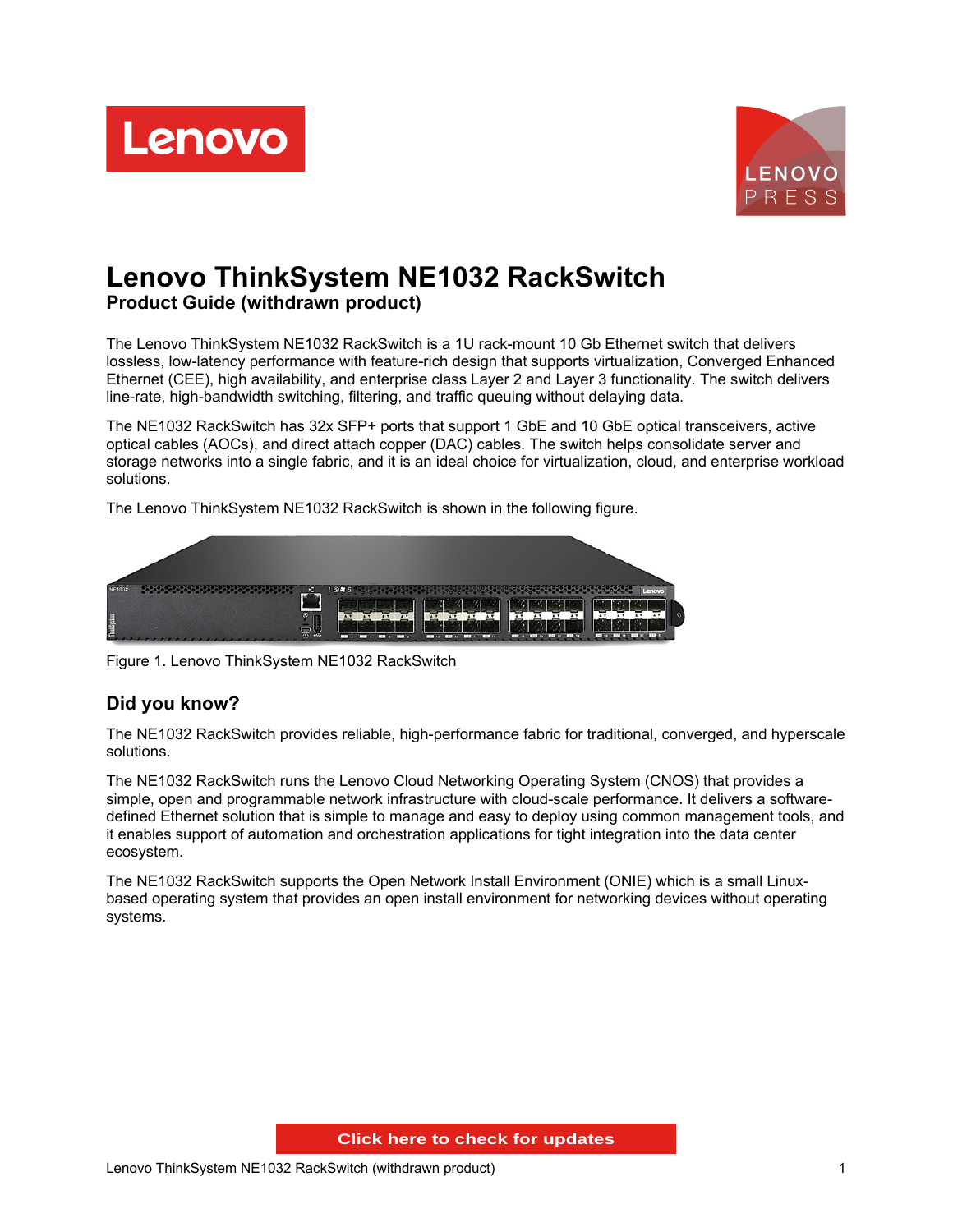## **Key features**

The NE1032 RackSwitch runs the Cloud NOS that provides a simple, open and programmable network infrastructure designed to scale for your business needs. Its intelligent, cloud-scale performance delivers a software-defined Ethernet solution that is simple to manage and easy to deploy using common management tools. Cloud NOS is based on open, industry standards for better data center interoperability, and it enables support of automation and orchestration applications for tight integration into the data center ecosystem.

With its high-performance architecture and support for an extensive set of routing protocols, Cloud NOS provides reliable, high-performance fabric for traditional, converged and hyperscale solutions. Cloud NOS can help you consolidate server and storage networks into a single fabric. Converged Enhanced Ethernet delivers value for your iSCSI and NAS enterprise storage environments.

The NE1032 RackSwitch is considered particularly suited for the following environments:

- 1 GbE or 10 GbE SFP+ connectivity for server, storage, or uplink switch connections
- Cloud and virtualization solutions with VM-aware network automation and integration into Lenovo and third-party IT and cloud infrastructure management tools
- Converged SAN and LAN network via NAS and iSCSI storage connectivity
	- Reduced I/O cost (CAPEX) with fewer adapters and cables to purchase
	- Reduced complexity (OPEX) with fewer components to manage and lower energy cost
- Accelerated communications with lower latency across clustered applications and storage arrays with RDMA over Converged Ethernet (RoCE)
- Hyperconverged solutions

The NE1032 RackSwitch offers the following features and benefits:

• High performance

The 10 Gb NE1032 RackSwitch provides a combination of low latency, non-blocking line-rate switching, and ease of management with 640 Gbps throughput.

• Lower power and better cooling

The front-to-rear or rear-to-front cooling design of the NE1032 RackSwitch reduces data center air conditioning costs by having airflow match the servers in the rack. In addition, variable-speed fans help reduce power consumption.

• Layer 3 functionality

The NE1032 RackSwitch includes Layer 3 functionality, which provides security and performance benefits, as inter-VLAN traffic stays within the switch. This switch also provides the full range of Layer 3 protocols from static routes for technologies, such as Open Shortest Path First (OSPF) and Border Gateway Protocol (BGP) for enterprise customers.

• Network virtualization

The NE1032 switch supports VXLAN Gateway for VMware NSX integration. VMware NSX is a virtualized network software platform that offers a full set of networking services, such as logical switching, routing, firewall, load balancing, VPN, quality of service (QoS), and monitoring.

• Converged fabric

The NE1032 RackSwitch supports Converged Enhanced Ethernet (CEE) which helps enable customers to combine storage, messaging traffic, VoIP, video, and other data on a common data center lossless Ethernet infrastructure. As a result, customers can deploy a single server interface for multiple data types, which can simplify the deployment and management of server network connectivity while maintaining the high availability and robustness that is required for storage transactions.

• Fault tolerance

The NE1032 RackSwitch offers redundant hot-swap hardware components, learns alternate routes automatically, and performs faster convergence if there is a link, switch, or power failure.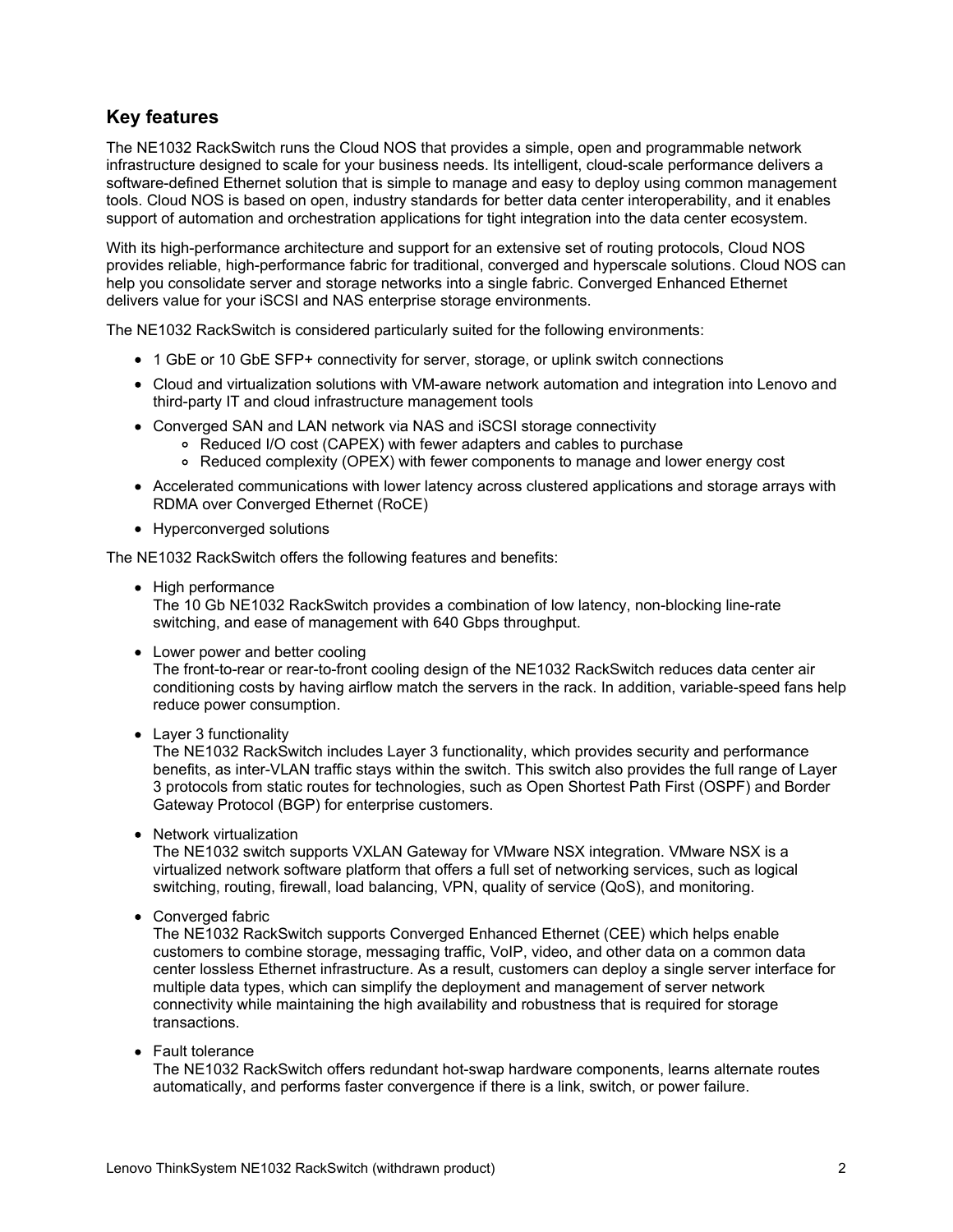• Seamless interoperability RackSwitch switches perform seamlessly with other vendors' upstream switches.

- Automated VM-aware network provisioning
	- The Lenovo CNOS Network Policy Agent, a ThinkAgile Network Orchestrator feature, gives increased visibility of the Nutanix (AOS version 5.0.2 or higher [excluding 5.1.2]) and VMware vSphere virtual infrastructure, including VM and virtual network information. It provides automated VM-aware provisioning by automatically configuring VLANs in the physical network based on the auto-discovered virtual network topology. The agent also performs ongoing dynamic updates to the physical network configuration in response to new VMs, updated VMs, and deleted VMs and virtual networks, eliminating errors with manual configuration.
- Pro-active congestion monitoring

Telemetry enables continuous monitoring of networking devices to detect potential congestion problems, such as packets dropped by the switch when ports are being used close to their line rate or switch buffers are being temporarily overflown (for example, in case of microbursts).

• Zero Touch Provisioning

Zero Touch Provisioning (ZTP) enables a switch to automatically provision itself using the resources available on the network, without manual intervention. ZTP automatically handles the process of upgrading the switch software image and installing configuration files.

• Python Scripting

Network administrators can create and execute local Python scripts on switches to make small programs that allow a switch to automatically provision itself, perform fault monitoring, upgrade the image files, or auto-generate configuration files. Administrators can also implement version control systems, automatically generate alerts, create custom logging tools, and automate the management of network devices.

• REST API Programming

The Lenovo REpresentational State Transfer (REST) Application Program Interface (API) enables network administrators to remotely configure and manage a Lenovo switch using REST and HyperText Transfer Protocol (HTTP). It also allows switch management integration into management applications, such as Lenovo XClarity.

Open Network Install Environment (ONIE) (Requires an optional license key)

The ONIE is a small Linux-based operating system that provides an open install environment for networking devices without operating systems. ONIE enables a network switch ecosystem for end users to choose among different Network Operating Systems by discovering NOS installer images and loading them onto the switch.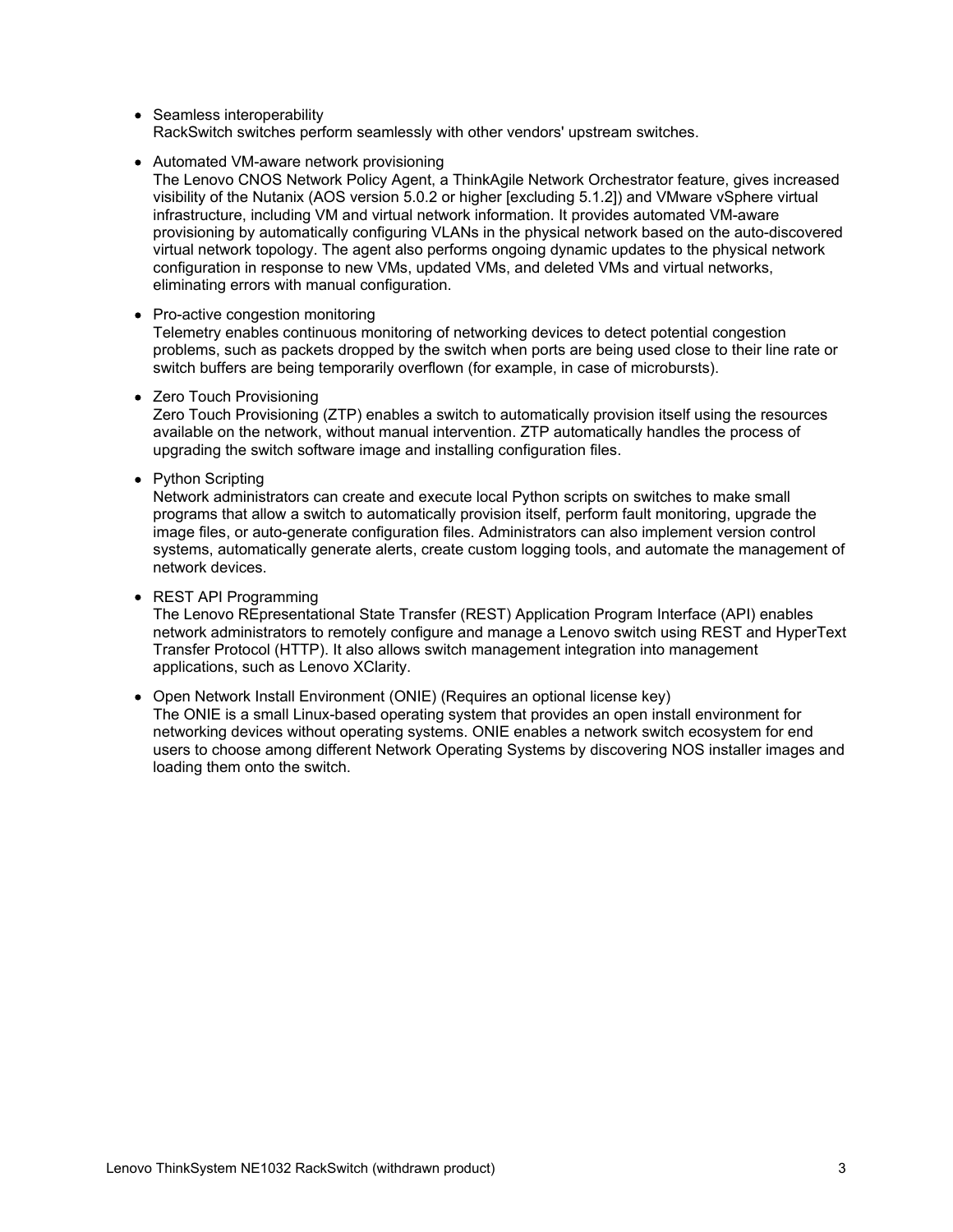# **Components and connectors**



The following figure shows the front (port-side) panel of the NE1032 RackSwitch.

Figure 2. Front panel of the NE1032 RackSwitch

The front panel of the NE1032 RackSwitch includes the following components:

- 32x SFP/SFP+ ports to attach SFP/SFP+ transceivers for 1 Gb or 10 Gb Ethernet connections or DAC cables and AOCs for 10 Gb Ethernet connections.
- One RJ-45 10/100/1000 Mb Ethernet port for out-of-band management.
- One Mini-USB RS-232 console port that provides another means to configure the switch.
- One USB port for mass storage devices.
- LEDs that display the status of the switch and the network.
- Reset button.
- Switch information pull-out tab.

The following figure shows the rear (non-port-side) panel of the NE1032 RackSwitch.



Figure 3. Rear panel of the NE1032 RackSwitch

The rear panel of the NE1032 RackSwitch includes the following components:

- Two redundant hot-swap 770 W AC power supplies (each with the IEC 320-C14 power connector)
- Three N+1 redundant hot-swap fan assemblies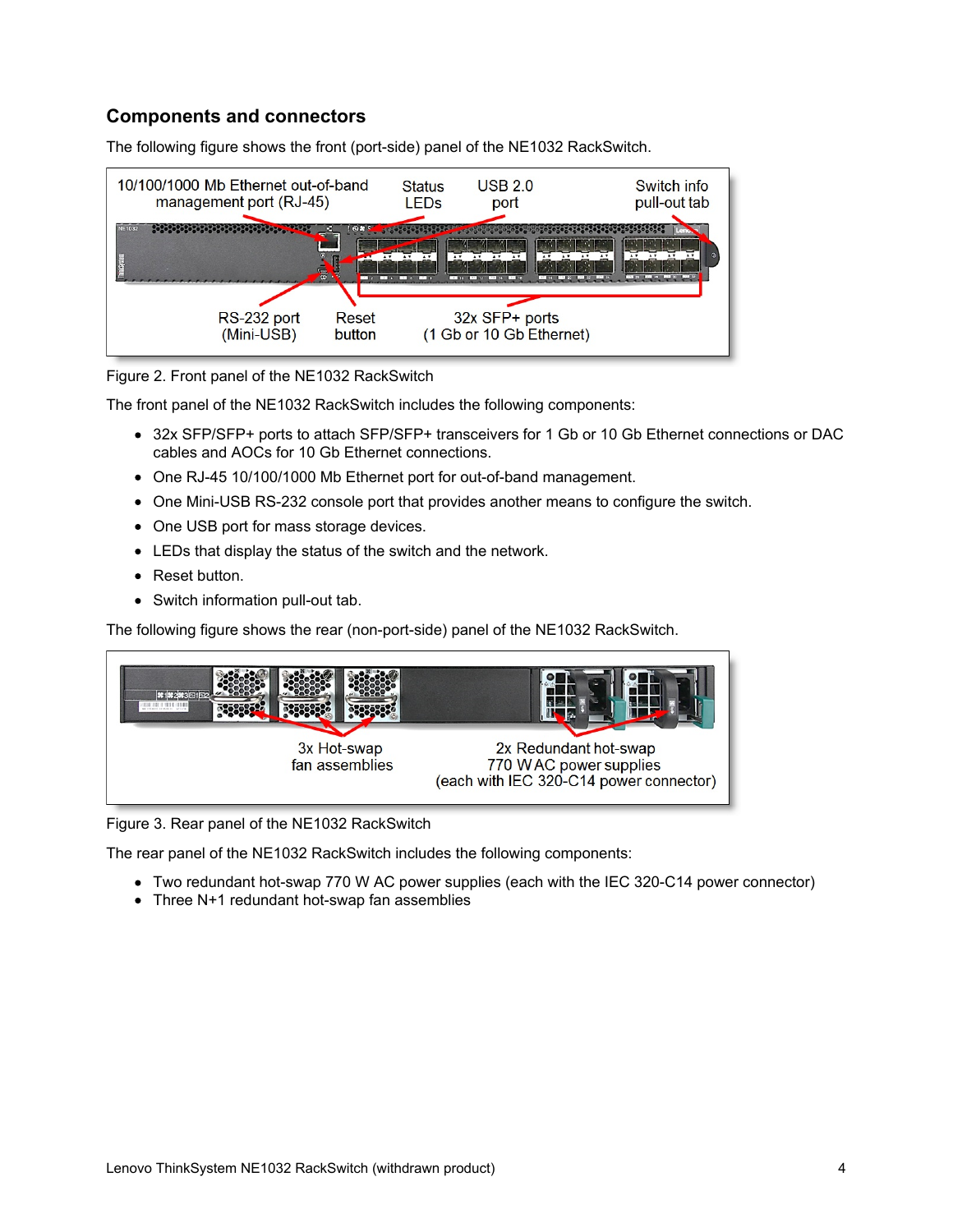# **System specifications**

The following table lists the NE1032 RackSwitch system specifications.

**Note:** The supported hardware options and software features listed in this product guide are based on the Lenovo Cloud Networking Operating System (CNOS) version 10.9. For details about specific CNOS software releases that introduced support for certain hardware options and software features, refer to the Release Notes for the particular software release that can be found at:

[http://systemx.lenovofiles.com/help/topic/com.lenovo.thinksystem.ne1032.doc/ts\\_ne1032.html](http://systemx.lenovofiles.com/help/topic/com.lenovo.thinksystem.ne1032.doc/ts_ne1032.html)

| <b>Attribute</b>   | <b>Specification</b>                                                                                                                                                                                                                                                                                                                                                                                                                                                                                                                                                                    |
|--------------------|-----------------------------------------------------------------------------------------------------------------------------------------------------------------------------------------------------------------------------------------------------------------------------------------------------------------------------------------------------------------------------------------------------------------------------------------------------------------------------------------------------------------------------------------------------------------------------------------|
| Form factor        | 1U rack mount                                                                                                                                                                                                                                                                                                                                                                                                                                                                                                                                                                           |
| Ports              | 32x SFP/SFP+ ports                                                                                                                                                                                                                                                                                                                                                                                                                                                                                                                                                                      |
| Media types        | 10 Gb Ethernet SFP+:<br>• 10 GbE short-range (SR) SFP+ transceivers<br>10 GbE long-range (LR) SFP+ transceivers<br>10 GbE extended-range (ER) SFP+ transceivers<br>10 GbE RJ-45 SFP+ transceivers<br>10 GbE SFP+ active optical cables<br>10 GbE SFP+ DAC cables                                                                                                                                                                                                                                                                                                                        |
|                    | 1/10 Gb Ethernet SFP+:<br>• 1/10 GbE SX/SR SFP+ transceivers                                                                                                                                                                                                                                                                                                                                                                                                                                                                                                                            |
|                    | 1 Gb Ethernet SFP:<br>• 1 GbE short-wavelength (SX) SFP transceivers<br>1 GbE long-wavelength (LX) SFP transceivers<br>1 GbE RJ-45 SFP transceivers                                                                                                                                                                                                                                                                                                                                                                                                                                     |
| Port speeds        | • 10 GbE SFP+ transceivers, DAC cables and AOCs: 10 Gbps<br>1/10 GbE SFP+ transceivers: 1 Gbps or 10 Gbps<br>• 1 GbE SFP transceivers: 1 Gbps                                                                                                                                                                                                                                                                                                                                                                                                                                           |
| Switching method   | Cut-through.                                                                                                                                                                                                                                                                                                                                                                                                                                                                                                                                                                            |
| Data traffic types | Unicast, multicast, broadcast.                                                                                                                                                                                                                                                                                                                                                                                                                                                                                                                                                          |
| Software features  | Lenovo Cloud Networking OS (CNOS):<br>Layer 2 switching, Layer 3 switching, virtual local area networks (VLANs), VLAN tagging,<br>spanning tree protocol (STP), link aggregation (trunk) groups (LAGs), virtual LAGs (vLAGs),<br>Layer 2 failover, quality of service (QoS), IPv4/IPv6 management, IPv4/IPv6 routing, equal cost<br>multiple paths (ECMP), IPv4/IPv6 virtual router redundancy protocol (VRRP), IPv4 policy-based<br>routing (PBR), Converged Enhanced Ethernet (CEE), Network Policy Agent, VXLAN gateway,<br>Python scripting, REST API programming, Telemetry agent. |
| Performance        | Non-blocking architecture with wire-speed forwarding of traffic:<br>• 100% line-rate performance<br>Up to 640 Gbps switching throughput<br>• As low as 760 ns port-to-port switching latency<br>Up to 476 Million packets per second (Mpps) (64-byte packets)<br>Up to 9,216-byte jumbo frames<br>• Buffer size: 12 MB                                                                                                                                                                                                                                                                  |

Table 1. NE1032 RackSwitch system specifications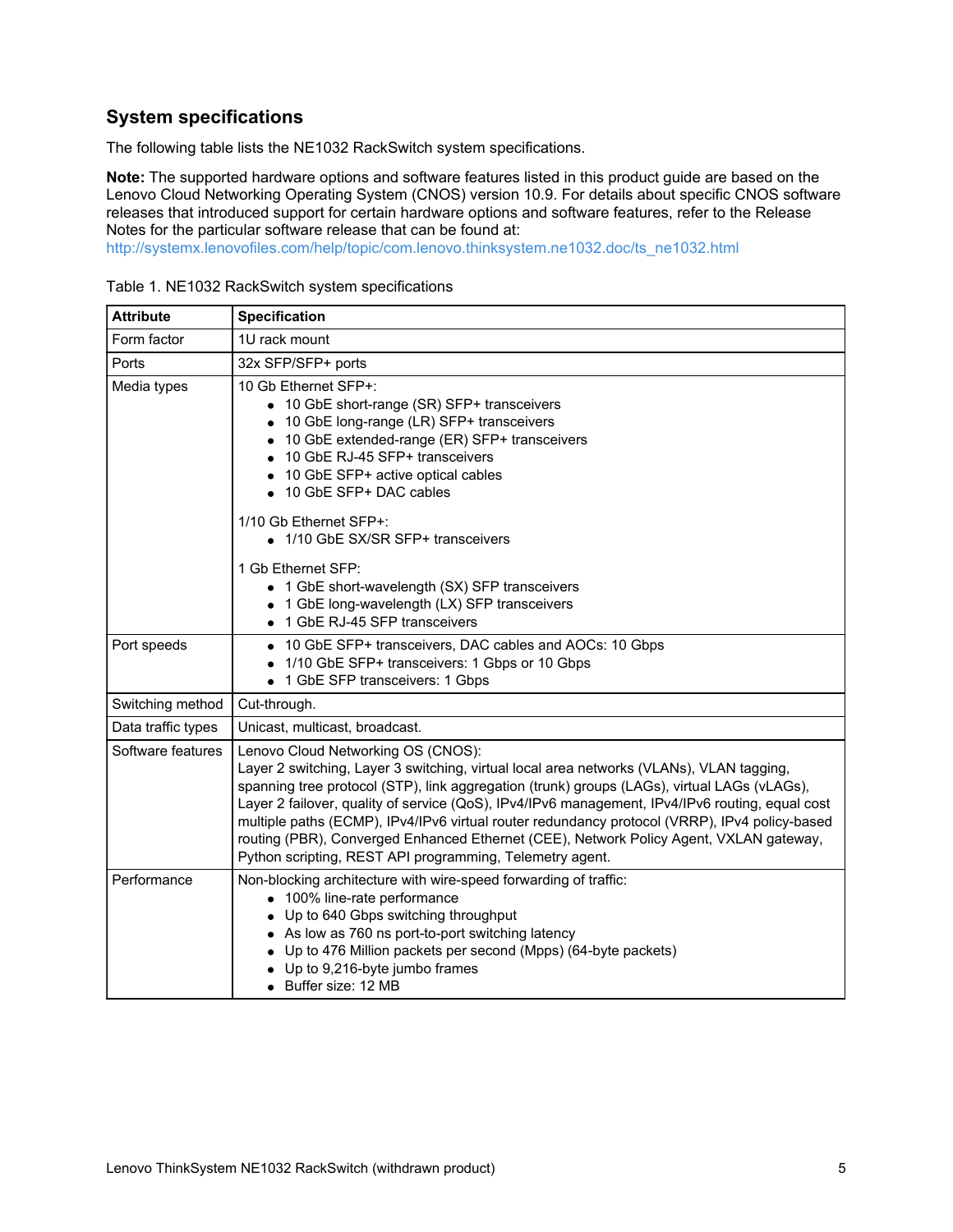| <b>Attribute</b>                               | <b>Specification</b>                                                                                                                                                                                                                                                                                                                                                                                                                                                                           |
|------------------------------------------------|------------------------------------------------------------------------------------------------------------------------------------------------------------------------------------------------------------------------------------------------------------------------------------------------------------------------------------------------------------------------------------------------------------------------------------------------------------------------------------------------|
| Scalability                                    | • MAC address forwarding database entries: 208,000<br>VLANs: 4,095 (3,999 user-configurable; 96 reserved)<br>$\bullet$<br>Rapid Per VLAN Spanning Tree (RPVST) instances: 500<br>Multiple STP (MSTP) instances: 64<br>Link aggregation groups: 32<br>Active ports in a link aggregation group: 32<br>Maximum ingress ACL entries: 3,072<br>Maximum egress ACL entries: 512<br>Static routes (IPv4 / IPv6): 256 / 256<br>$\bullet$<br>Dynamic routes (IPv4 / IPv6): 15,870 / 6,143<br>$\bullet$ |
| Cooling                                        | Three N+1 redundant hot-swap fans. Rear (non-port side) to front (port side) or front to rear<br>airflow.                                                                                                                                                                                                                                                                                                                                                                                      |
| Power supply                                   | Two load-sharing, redundant hot-swap 770 W AC (100 - 240 V) Platinum power supplies (each<br>power supply has an IEC 320-C14 connector).                                                                                                                                                                                                                                                                                                                                                       |
| Hot-swap parts                                 | SFP/SFP+ transceivers, SFP+ DAC cables and AOCs, power supplies, fans.                                                                                                                                                                                                                                                                                                                                                                                                                         |
| Management<br>ports                            | 1x 10/100/1000 Mb Ethernet port (RJ-45); 1x RS-232 port (Mini-USB); 1x USB 2.0 port (for<br>additional firmware, log, and configuration files storage).                                                                                                                                                                                                                                                                                                                                        |
| Management<br>interfaces                       | Industry standard command line interface (isCLI); SNMP v1, v2, and v3; REST API. Optional<br>Lenovo XClarity for discovery, inventory, monitoring and events. Optional Lenovo Networking<br>plug-ins for VMware vRealize Log Insight, VMware vRealize Orchestrator, and OpenStack-based<br>environments. Ansible support for IT automation. Ganglia support for telemetry analytics.                                                                                                           |
| Security features                              | Secure Shell (SSH); Secure Copy (SCP); Secure FTP (sFTP); user level security; Role-based<br>Access Control (RBAC); LDAP/LDAPS, RADIUS, and TACACS+ authentication; access control<br>lists (ACLs); secure mode; Trusted Platform Module (TPM) 1.2.                                                                                                                                                                                                                                            |
| Hardware<br>warranty                           | Three-year (Machine Type 7159) Customer Replaceable Unit limited warranty with 9x5 Next<br>Business Day Parts Delivered. Optional warranty service upgrades are available through<br>Lenovo: onsite service, 24x7 coverage, 2-hour or 4-hour response time, 1-year or 2-year<br>warranty and post-warranty extensions, basic installation services.                                                                                                                                            |
| Software<br>maintenance                        | Three-year software support and subscription is included in the base warranty. Optional 1-year<br>and 2-year warranty extensions include software support and subscription.                                                                                                                                                                                                                                                                                                                    |
| Mean Time<br><b>Between Failures</b><br>(MTBF) | 196,927 hours.                                                                                                                                                                                                                                                                                                                                                                                                                                                                                 |
| <b>Dimensions</b>                              | Height: 44 mm (1.7 in.); width: 441 mm (17.3 in.); depth: 487 mm (19.2 in.)                                                                                                                                                                                                                                                                                                                                                                                                                    |
| Weight                                         | 10.7 kg (23.6 lb).                                                                                                                                                                                                                                                                                                                                                                                                                                                                             |

# **Models**

The following table lists the NE1032 RackSwitch models.

Table 2. NE1032 RackSwitch models

| <b>Description</b>                                   | l Part<br>l number | <b>Machine</b><br>Type-Model | <b>Feature</b><br>code |
|------------------------------------------------------|--------------------|------------------------------|------------------------|
| Lenovo ThinkSystem NE1032 RackSwitch (Rear to Front) | 17159A1X 17159-HD1 |                              | AU3A                   |
| Lenovo ThinkSystem NE1032 RackSwitch (Front to Rear) | 7159A2X 17159-HD2  |                              | AU39                   |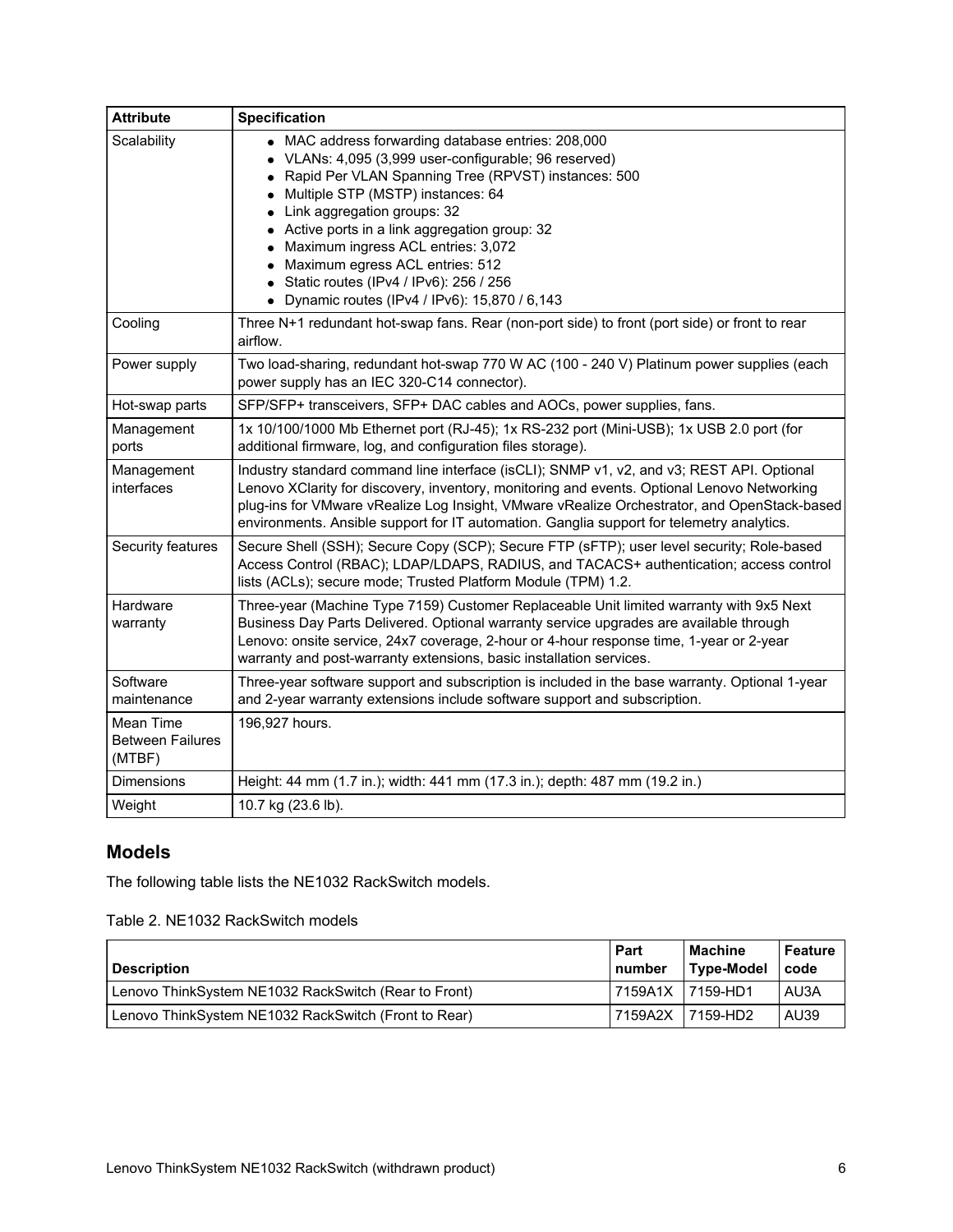The part numbers for the NE1032 RackSwitch models include the following items:

- One NE1032 RackSwitch with two power supplies and three fan assemblies (rear-to-front airflow or front-to-rear airflow)
- Generic Rack Mount Kit (2-post)
- Console Cable Kit that includes the following items:
	- RJ-45 (plug) to RJ-45 (plug) serial cable (1 m)
	- Mini-USB to RJ-45 (jack) adapter cable (0.2 m) with retention clip
	- DB-9 to RJ-45 (jack) adapter
- *Electronic Publications Flyer*

#### **Configuration notes:**

- Power cables are not [included](#page-13-0) and must be ordered together with the switch (see Power supplies and cables for details).
- QSFP+ and SFP/SFP+ transceivers and cables are not included and should be ordered together with the switch (see [Transceivers](#page-6-0) and cables for details).

The NE1032 RackSwitch supports Features on Demand (FoD) license keys to enable additional features. The ONIE FoD option enables customers to download an ONIE boot loader and install it on the switch, and the Advanced Instrumentation Tools FoD option enables access to low-level switch diagnostics for advanced troubleshooting.

The following table lists the FoD upgrade options for the NE1032 RackSwitch.

Table 3. FoD upgrade options

| Description                                                         | I Part number I code | Feature |
|---------------------------------------------------------------------|----------------------|---------|
| Lenovo ThinkSystem NE1032 RackSwitch Advanced Instrumentation Tools | 7ZN7A04281   AXDK    |         |
| Lenovo ThinkSystem NE1032 RackSwitch ONIE Instrumentation Tools     | 7ZN7A04282   AXDJ    |         |

#### <span id="page-6-0"></span>**Transceivers and cables**

With the flexibility of the NE1032 RackSwitch, customers can choose the following connectivity technologies:

• For 1 GbE links, customers can use SFP transceivers with RJ-45 UTP cables for distances up to 100 meters.

For longer distances, the 1000BASE-SX transceiver supports distances up to 220 meters with 62.5 µ multimode fiber (OM1) and up to 550 meters with 50 µ multimode fiber (OM2), or the 1000BASE-LX transceiver supports distances up to 10 kilometers with single-mode fiber (1310 nm).

For 10 GbE links, customers can use 10 GbE SFP+ direct-attached copper (DAC) cables for distances up to 7 meters, or 10 GbE SFP+ active optical cables (AOCs) for distances up to 20 meters. The AOCs and DAC cables have SFP+ connectors on each end, and they do not need separate transceivers. For distances up to 30 meters, the 10GBASE-T SFP+ transceiver can be used with Category 6a or 7 RJ-45 UTP cables.

For longer distances, the 10GBASE-SR transceiver supports distances up to 300 meters over OM3 multimode fiber or up to 400 meters over OM4 multimode fiber. The 10GBASE-LR transceivers can support distances up to 10 kilometers on single mode fiber. For extended distances, the 10GBASE-ER transceivers can support distances up to 40 kilometers on single mode fiber.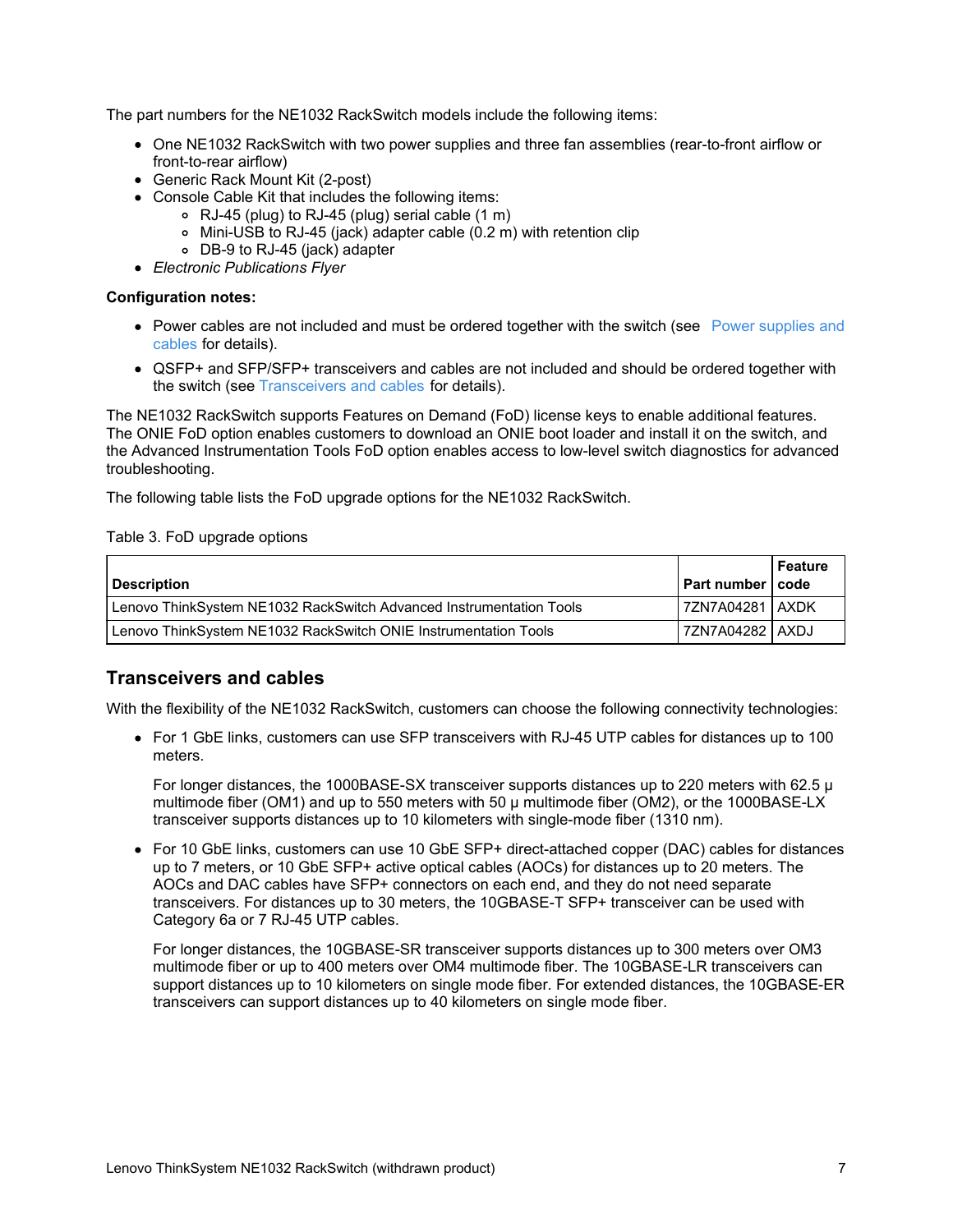The following table lists the supported cables and transceivers.

Table 4. Supported SFP/SFP+ transceivers and cables

| <b>Description</b>                                                                                       | Part number | <b>Feature</b><br>code | <b>Maximum</b><br>quantity |  |  |
|----------------------------------------------------------------------------------------------------------|-------------|------------------------|----------------------------|--|--|
| SFP transceivers - 1 GbE                                                                                 |             |                        |                            |  |  |
| Lenovo 1000BASE-T (RJ-45) SFP Transceiver (no 10/100 Mbps support)                                       | 00FE333     | A <sub>5</sub> DL      | 32                         |  |  |
| Lenovo 1000BASE-SX SFP Transceiver                                                                       | 81Y1622     | 3269                   | 32                         |  |  |
| Lenovo 1000BASE-LX SFP Transceiver                                                                       | 90Y9424     | A <sub>1</sub> PN      | 32                         |  |  |
| UTP Category 5E cables for 1 GbE SFP RJ-45 transceivers and 1 GbE RJ-45 management ports                 |             |                        |                            |  |  |
| 0.6m Green Cat5e Cable                                                                                   | 40K5563     | 3796                   | 33                         |  |  |
| 1.5m Blue Cat5e Cable                                                                                    | 40K8785     | 3802                   | 33                         |  |  |
| 1.5m Green Cat5e Cable                                                                                   | 40K5643     | 3797                   | 33                         |  |  |
| 3m Blue Cat5e Cable                                                                                      | 40K5581     | 3803                   | 33                         |  |  |
| 3m Green Cat5e Cable                                                                                     | 40K5793     | 3798                   | 33                         |  |  |
| 3m Yellow Cat5e Cable                                                                                    | 40K8957     | 3793                   | 33                         |  |  |
| 10m Blue Cat5e Cable                                                                                     | 40K8927     | 3804                   | 33                         |  |  |
| 10m Green Cat5e Cable                                                                                    | 40K5794     | 3799                   | 33                         |  |  |
| 25m Blue Cat5e Cable                                                                                     | 40K8930     | 3805                   | 33                         |  |  |
| 25m Green Cat5e Cable                                                                                    | 40K8869     | 3800                   | 33                         |  |  |
| SFP+ transceivers - 10 GbE                                                                               |             |                        |                            |  |  |
| Lenovo Dual Rate 1/10Gb SX/SR SFP+ Transceiver                                                           | 00MY034     | <b>ATTJ</b>            | 32                         |  |  |
| Lenovo 10Gb SFP+ SR Transceiver (10GBASE-SR)                                                             | 46C3447     | 5053                   | 32                         |  |  |
| Lenovo 10Gb SFP+ LR Transceiver (10GBASE-LR)                                                             | 90Y9412     | A <sub>1</sub> PM      | 32                         |  |  |
| Lenovo 10GBASE-LR SFP+ Transceiver                                                                       | 00FE331     | B <sub>0</sub> RJ      | 32                         |  |  |
| Lenovo 10Gb SFP+ ER Transceiver (10GBASE-ER)                                                             | 90Y9415     | A1PP                   | 32                         |  |  |
| Lenovo 10GBASE-T SFP+ Transceiver                                                                        | 7G17A03130  | AVV1                   | 32                         |  |  |
| Optical cables for 1 GbE SX SFP and 10 GbE SR SFP+ transceivers                                          |             |                        |                            |  |  |
| Lenovo 0.5m LC-LC OM3 MMF Cable                                                                          | 00MN499     | ASR5                   | 32                         |  |  |
| Lenovo 1m LC-LC OM3 MMF Cable                                                                            | 00MN502     | ASR <sub>6</sub>       | 32                         |  |  |
| Lenovo 3m LC-LC OM3 MMF Cable                                                                            | 00MN505     | ASR7                   | 32                         |  |  |
| Lenovo 5m LC-LC OM3 MMF Cable                                                                            | 00MN508     | ASR8                   | 32                         |  |  |
| Lenovo 10m LC-LC OM3 MMF Cable                                                                           | 00MN511     | ASR9                   | 32                         |  |  |
| Lenovo 15m LC-LC OM3 MMF Cable                                                                           | 00MN514     | <b>ASRA</b>            | 32                         |  |  |
| Lenovo 25m LC-LC OM3 MMF Cable                                                                           | 00MN517     | <b>ASRB</b>            | 32                         |  |  |
| Lenovo 30m LC-LC OM3 MMF Cable                                                                           | 00MN520     | <b>ASRC</b>            | 32                         |  |  |
| UTP Category 6 cables for 1 GbE SFP and 10 GbE SFP+ RJ-45 transceivers, and 1 GbE RJ-45 management ports |             |                        |                            |  |  |
| 10m Cat6 Blue Cable                                                                                      | 90Y3721     | A1MU                   | 33                         |  |  |
| 10m Cat6 Green Cable                                                                                     | 90Y3718     | A1MT                   | 33                         |  |  |
| 10m Cat6 Yellow Cable                                                                                    | 90Y3715     | A1MS                   | 33                         |  |  |
| 25m Cat6 Blue Cable                                                                                      | 90Y3730     | A1MX                   | 33                         |  |  |
| 25m Cat6 Green Cable                                                                                     | 90Y3727     | A1MW                   | 33                         |  |  |
| 25m Cat6 Yellow Cable                                                                                    | 90Y3724     | A1MV                   | 33                         |  |  |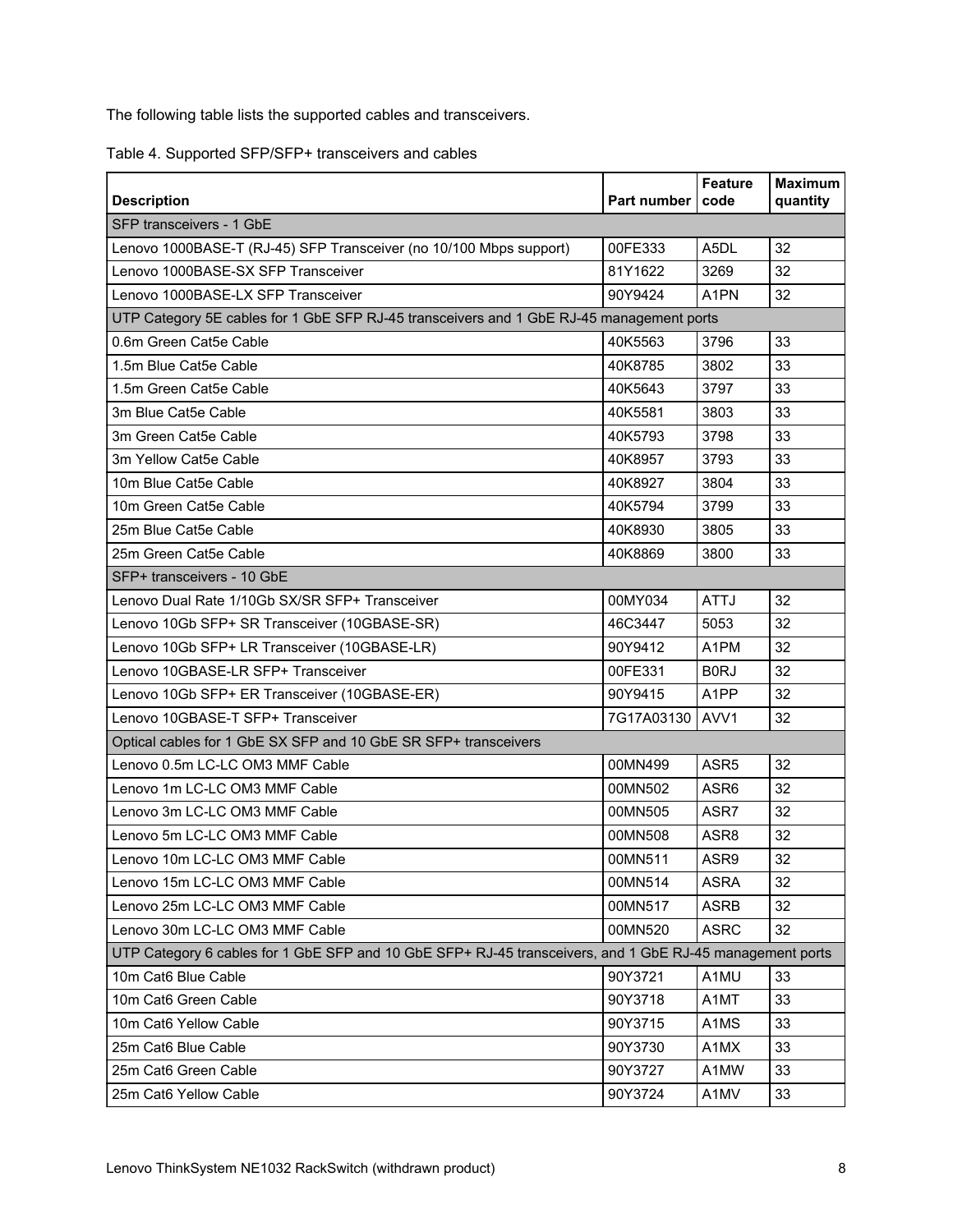| <b>Description</b>                           | Part number | <b>Feature</b><br>code | <b>Maximum</b><br>quantity |
|----------------------------------------------|-------------|------------------------|----------------------------|
| SFP+ active optical cables - 10 GbE          |             |                        |                            |
| Lenovo 1m SFP+ to SFP+ Active Optical Cable  | 00YL634     | <b>ATYX</b>            | 32                         |
| Lenovo 3m SFP+ to SFP+ Active Optical Cable  | 00YL637     | <b>ATYY</b>            | 32                         |
| Lenovo 5m SFP+ to SFP+ Active Optical Cable  | 00YL640     | <b>ATYZ</b>            | 32                         |
| Lenovo 7m SFP+ to SFP+ Active Optical Cable  | 00YL643     | ATZ0                   | 32                         |
| Lenovo 15m SFP+ to SFP+ Active Optical Cable | 00YL646     | ATZ1                   | 32                         |
| Lenovo 20m SFP+ to SFP+ Active Optical Cable | 00YL649     | ATZ <sub>2</sub>       | 32                         |
| SFP+ passive direct-attach cables - 10 GbE   |             |                        |                            |
| Lenovo 0.5m Passive SFP+ DAC Cable           | 00D6288     | A3RG                   | 32                         |
| Lenovo 1m Passive SFP+ DAC Cable             | 90Y9427     | A <sub>1</sub> PH      | 32                         |
| Lenovo 1.5m Passive SFP+ DAC Cable           | 00AY764     | A51N                   | 32                         |
| Lenovo 2m Passive SFP+ DAC Cable             | 00AY765     | A51P                   | 32                         |
| Lenovo 3m Passive SFP+ DAC Cable             | 90Y9430     | A <sub>1</sub> PJ      | 32                         |
| Lenovo 5m Passive SFP+ DAC Cable             | 90Y9433     | A <sub>1</sub> PK      | 32                         |
| Lenovo 7m Passive SFP+ DAC Cable             | 00D6151     | A3RH                   | 32                         |
| SFP+ active direct-attach cables - 10 GbE    |             |                        |                            |
| Lenovo 1m Active DAC SFP+ Cable              | 00VX111     | AT <sub>2</sub> R      | 32                         |
| Lenovo 3m Active DAC SFP+ Cable              | 00VX114     | AT <sub>2</sub> S      | 32                         |
| Lenovo 5m Active DAC SFP+ Cable              | 00VX117     | AT <sub>2</sub> T      | 32                         |
| Spare console cables                         |             |                        |                            |
| Console Cable Kit Spare (RJ-45/DB9)          | 90Y9462     | A2MG                   | 1                          |

The network cables that can be used with the switch are listed in the following table.

| Table 5. NE1032 RackSwitch network cabling requirements |  |  |  |  |  |  |  |
|---------------------------------------------------------|--|--|--|--|--|--|--|
|---------------------------------------------------------|--|--|--|--|--|--|--|

| <b>Transceiver</b>                              | <b>Standard</b> | Cable                                                                                                                                                | <b>Connector</b> |  |
|-------------------------------------------------|-----------------|------------------------------------------------------------------------------------------------------------------------------------------------------|------------------|--|
| 10 Gb Ethernet                                  |                 |                                                                                                                                                      |                  |  |
| 10Gb SR SFP+ (46C3447)<br>1/10Gb SFP+ (00MY034) | 10GBASE-SR      | Up to 30 m with fiber optic cables supplied by Lenovo<br>(see Table 4); up to 300 m with OM3 or up to 400 m with<br>OM4 multimode fiber optic cables | LC               |  |
| 10Gb LR SFP+<br>(90Y9412, 00FE331)              | 10GBASE-LR      | 1310 nm single-mode fiber optic cable up to 10 km                                                                                                    | <b>LC</b>        |  |
| 10Gb ER SFP+ (90Y9415)                          | 10GBASE-ER      | 1310 nm single-mode fiber optic cable up to 40 km                                                                                                    | LC               |  |
| 10Gb RJ-45 SFP+<br>(7G17A03130)                 | 10GBASE-T       | Up to 25 m with UTP Category 6 cables supplied by<br>Lenovo (see Table 4); UTP Category 6a or 7 up to 30<br>meters                                   | RJ-45            |  |
| Active optical cable                            | 10GBASE-SR      | SFP+ active optical cables up to 20 m (see Table 4)                                                                                                  | SFP+             |  |
| Direct attach copper cable                      | 10GSFP+Cu       | SFP+ DAC cables up to 7 m (see Table 4)                                                                                                              | SFP+             |  |
| 1 Gb Ethernet                                   |                 |                                                                                                                                                      |                  |  |
| 1Gb RJ-45 SFP (00FE333)   1000BASE-T            |                 | Up to 25 m with UTP Category 5E or 6 cables supplied<br>by Lenovo (see Table 4); UTP Category 5, 5E, or 6 up to<br>100 meters                        | <b>RJ-45</b>     |  |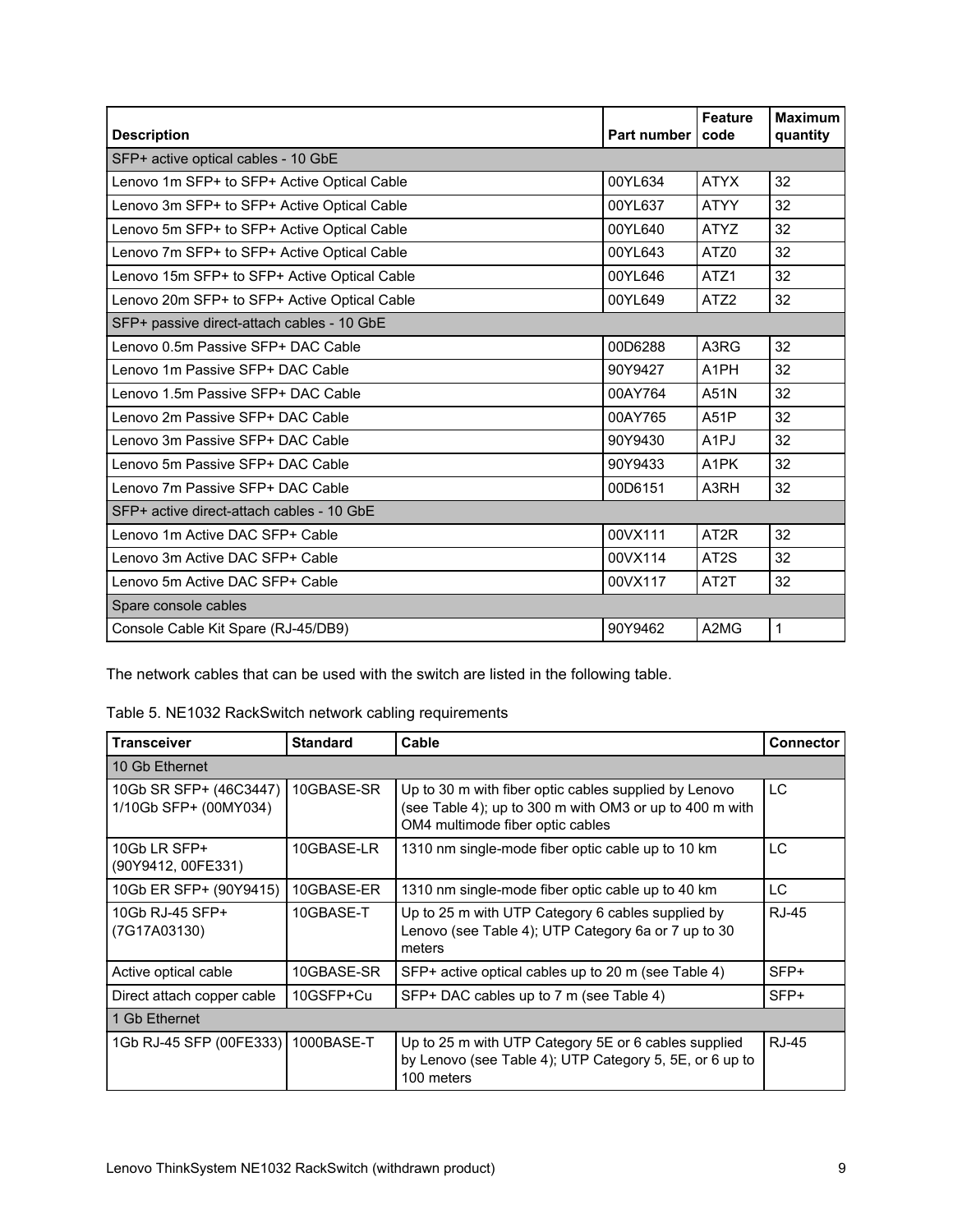| <b>Transceiver</b>                            | <b>Standard</b> | Cable                                                                                                                                                      | <b>Connector</b> |
|-----------------------------------------------|-----------------|------------------------------------------------------------------------------------------------------------------------------------------------------------|------------------|
| 1Gb SX SFP (81Y1622)<br>1/10Gb SFP+ (00MY034) | 1000BASE-SX     | Up to 30 m with fiber optic cables supplied by Lenovo<br>(see Table 3); 850 nm multimode fiber cable 50 µ (OM2)<br>up to 550 m or 62.5 µ (OM1) up to 220 m | LC               |
| 1Gb LX SFP (90Y9424)                          | 1000BASE-LX     | 1310 nm single-mode fiber optic cable up to 10 km                                                                                                          | LC               |
| Management ports                              |                 |                                                                                                                                                            |                  |
| 1 GbE management port                         | 1000BASE-T      | Up to 25 m with UTP Category 5E or 6 cables supplied<br>by Lenovo (see Table 4); UTP Category 5, 5E, or 6 up to<br>100 meters                              | R.J-45           |
| Serial port                                   | RS-232          | DB-9/RJ-45-to-Mini-USB (comes with the switch)                                                                                                             | Mini-USB         |

### **Software features**

The NE1032 RackSwitch with Cloud NOS has the following software features and specifications:

- Scalability and performance:
	- Media access control (MAC) address learning with automatic updates
	- Static and LACP (IEEE 802.3ad) link aggregation
	- Broadcast and multicast storm control
	- IGMP snooping to limit flooding of IP multicast traffic
	- IGMP filtering to control multicast traffic for hosts participating in multicast groups
	- Configurable traffic distribution schemes over trunk links based on source or destination IP or MAC addresses, or both
	- Fast port forwarding and fast uplink convergence for rapid STP convergence
- Availability and redundancy:
	- IEEE 802.1D STP for providing L2 redundancy
	- IEEE 802.1s Multiple STP (MSTP) for topology optimization
	- IEEE 802.1w Rapid STP (RSTP) provides rapid STP convergence for critical delay-sensitive traffic, such as voice or video
	- Per-VLAN Rapid STP (PVRST) enhancements
	- Layer 2 Failover to support active/standby configurations of NIC teaming on servers
- VLAN support:
	- Up to 4095 VLANs:
		- **VLAN 1 is the default VLAN**
		- ULAN numbers 2 3999 are user-configurable
		- ULAN numbers 4000 4095 are reserved for the use by the switch
	- o Port-based VLANs
	- o Private VLANs
	- 802.1Q VLAN tagging
	- 802.1Q encapsulation on Layer 3 routed ports
	- Ingress VLAN tagging to tunnel packets through a public domain without altering the original 802.1Q tagging information
- Security:
	- VLAN-based, MAC-based, and IP-based access control lists (ACLs)
	- Multiple user IDs and passwords
	- User access control
	- Radius, TACACS+, and LDAP/LDAPS authentication and authorization
	- o Secure mode: Only secure communication protocols are allowed to be enabled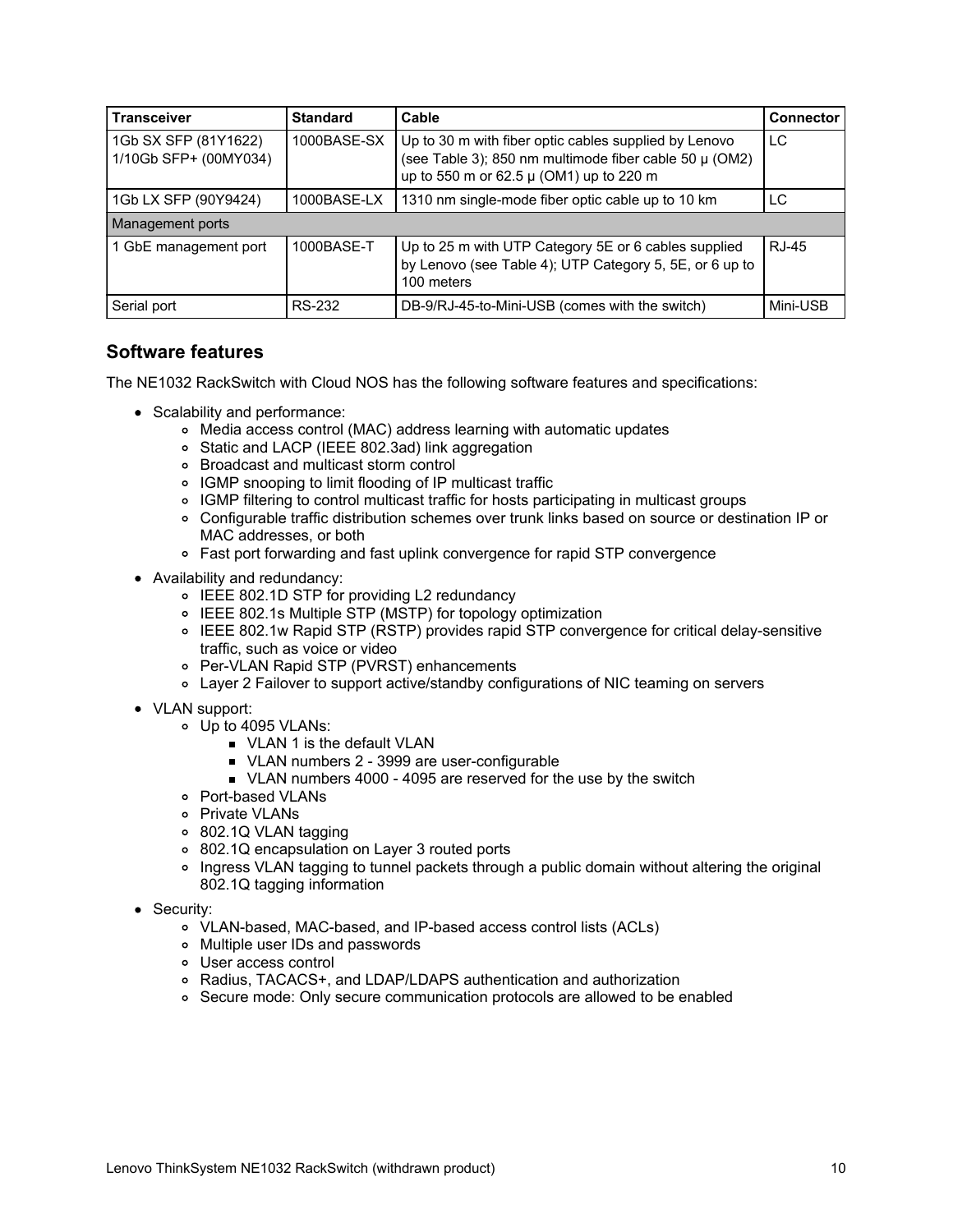- Quality of Service (QoS):
	- o Support for IEEE 802.1p, IP ToS/DSCP, and ACL-based (MAC/IP source and destination addresses and VLANs) traffic classification and processing
	- Traffic shaping and re-marking that is based on defined policies
	- Eight output Class of Service (COS) queues per port for processing qualified traffic
	- Weighted Random Early Detection (WRED) with Explicit Congestion Notification (ECN) to avoid congestion
	- Control Plane Protection (CoPP)
	- o IPv4 ACL metering
- IP v4 Layer 3 functions:
	- Host management
	- Routed ports (Switch ports as Layer 3 interfaces)
	- IP forwarding
	- IP filtering with ACLs
	- Virtual Router Redundancy Protocol (VRRP) for router redundancy
	- Static routes
	- Equal Cost Multiple Paths (ECMP)
	- Routing protocols (OSPF v2 and BGP-4)
	- Policy-based routing (PBR)
	- DHCP Relay and DHCP Snooping
	- IGMP snooping
	- DNS client
- IPv6 Layer 3 functions:
	- IPv6 host management
	- Routed ports (Switch ports as Layer 3 interfaces)
	- o IPv6 forwarding
	- Virtual Router Redundancy Protocol (VRRP) for router redundancy
	- Static routes
	- Equal Cost Multiple Paths (ECMP)
	- Routing protocols (BGP-4)
	- DHCP Relay
	- DNS client
- Virtualization:
	- Virtual link aggregation groups (vLAGs)
		- Two switches (vLAG peers) act as a single virtual entity for a multi-port aggregation
		- **ULAG Peer Gateway for improved usage of the link between the vLAG peers**
		- Two-tier vLAGs with VRRP enables active/active VRRP to reduce routing latency
	- Data Center Interconnect (DCI) enables bridging of Layer 2 services across multiple locations over existing Layer 3 IP networks by using VXLAN high availability framework.
	- Virtual Routing and Forwarding (VRF) allows multiple instances (up to 64 for data traffic and one for management traffic) of a routing table to coexist and to work simultaneously on the switch to segment network paths.
	- o Network Policy Agent gives increased visibility of the virtual infrastructure and automates VMaware network provisioning and configuration updates for VLANs, virtual NICs, virtual networks, ACLs, and QoS based on the VM associations in a Nutanix (requires the AOS version 5.0.2 or higher [excluding 5.1.2]) or VMware vSphere environment.
	- VXLAN Gateway enables the communication between physical and virtual devices using the VXLAN protocol for VMware NSX integration.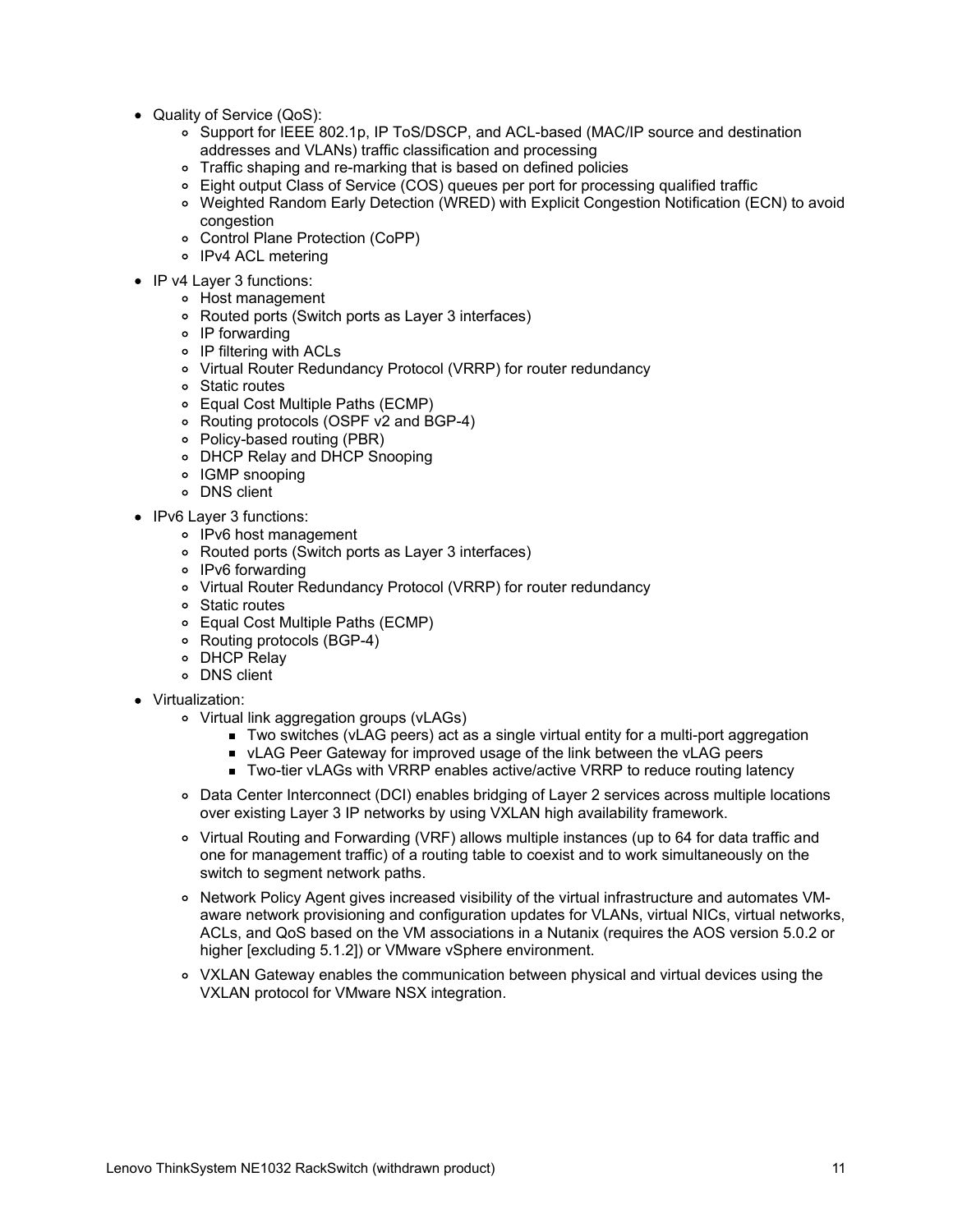- Converged Enhanced Ethernet:
	- Priority-Based Flow Control (PFC) (IEEE 802.1Qbb) extends 802.3x flow control to allow the switch to pause traffic that is based on the 802.1p priority value in each packet's VLAN tag.
	- Enhanced Transmission Selection (ETS) (IEEE 802.1Qaz) provides a method for allocating link bandwidth that is based on the 802.1p priority value in each packet's VLAN tag.
	- Data Center Bridging Capability Exchange Protocol (DCBX) (IEEE 802.1AB) allows neighboring network devices to exchange information about their capabilities.
- Monitoring:
	- Switch LEDs for port status and switch status indication
	- Port mirroring for analyzing network traffic passing through switch
	- Change tracking and remote logging with syslog feature
	- Telemetry agent for real-time analytics: Buffer statistics and congestion drop counters
	- sFlow agent for monitoring traffic in data networks (separate sFlow analyzer required elsewhere)
- Manageability:
	- o Industry-standard command line interface (isCLI)
	- Simple Network Management Protocol (SNMP V1, V2, and V3)
	- Telnet interface for CLI
	- Secure Shell (SSH) v1 and v2 for CLI
	- Secure Copy (SCP) for uploading and downloading the configuration file via secure channels
	- o Service Location Protocol (SLP)
	- Link Layer Discovery Protocol (LLDP) for discovering network devices
	- Serial interface for CLI
	- o Scriptable CLI
	- Dual software images
	- Firmware image update via TFTP, FTP, Secure FTP (sFTP), or USB storage
	- Network Time Protocol (NTP) for switch clock synchronization
	- Lenovo XClarity (optional) for discovery, inventory, monitoring and events
	- Lenovo Intelligent Network Controller (LINC) (optional) for Software-Defined Networking (SDN)
	- Third-party tools integration
		- Lenovo Networking Content Pack for VMware vRealize Log Insight (optional download) for automated log management
		- Integration with Nutanix Prism and VMware vCenter management via Network Policy Agent
		- **Lenovo Networking Neutron Plugin to automate VLAN provisioning and configuration** updates for OpenStack-based cloud environments
		- Integration with Ansible management
		- Ganglia plug-in for telemetry data analytics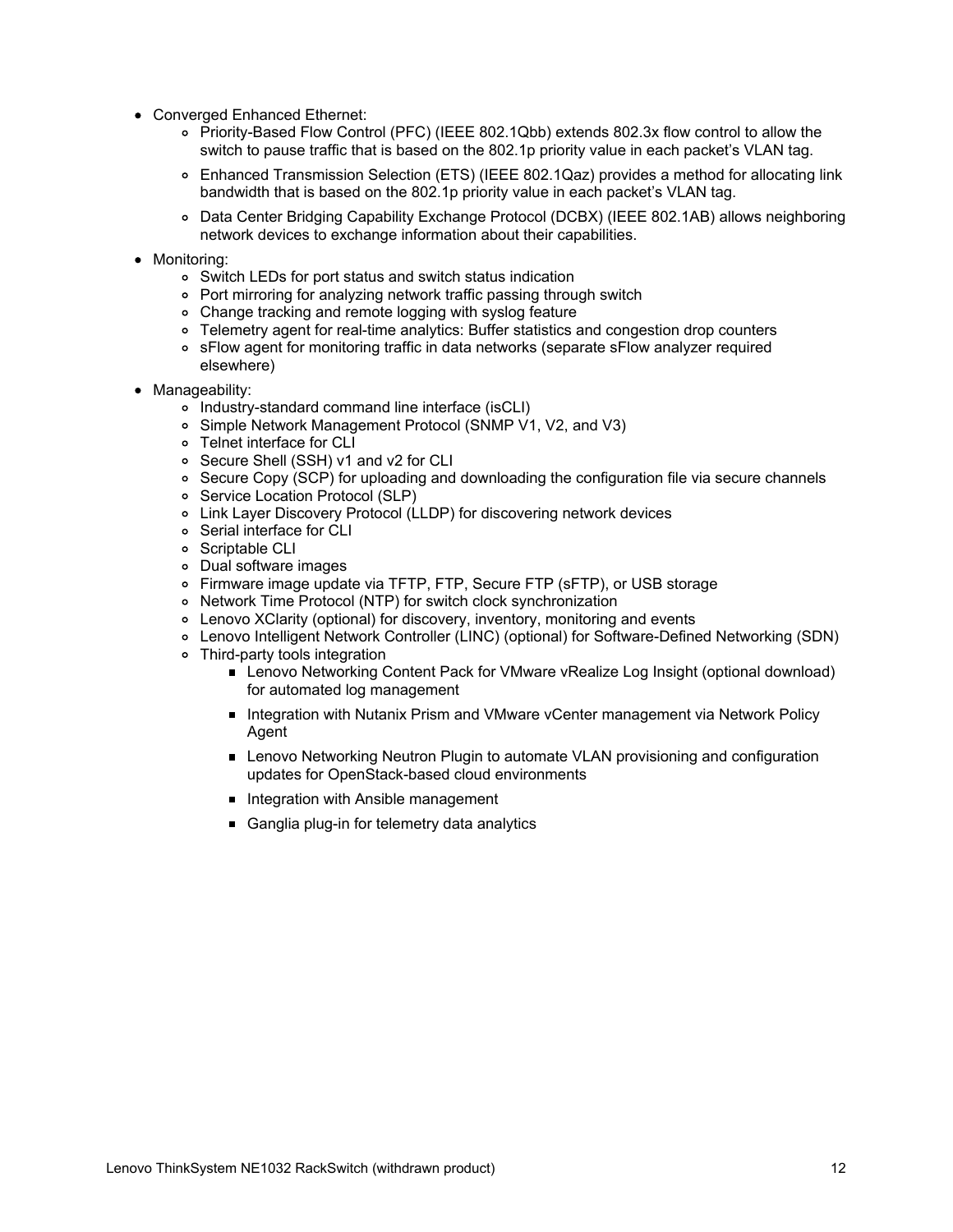## **Ethernet standards**

The NE1032 RackSwitch supports the following Ethernet standards:

- IEEE 802.1AB Data Center Bridging Capability Exchange Protocol (DCBX)
- IEEE 802.1D Spanning Tree Protocol (STP)
- IEEE 802.1p Class of Service (CoS) prioritization
- IEEE 802.1s Multiple STP (MSTP)
- IEEE 802.1Q Tagged VLAN (frame tagging on all ports when VLANs are enabled)
- IEEE 802.1Qbb Priority-Based Flow Control (PFC)
- IEEE 802.1Qaz Enhanced Transmission Selection (ETS)
- IEEE 802.1w Rapid STP (RSTP)
- IEEE 802.3 10BASE-T Ethernet
- IEEE 802.3ab 1000BASE-T copper twisted pair Gigabit Ethernet
- IEEE 802.3ad Link Aggregation Control Protocol
- IEEE 802.3ae 10GBASE-SR short range fiber optics 10 Gb Ethernet
- IEEE 802.3ae 10GBASE-LR long range fiber optics 10 Gb Ethernet
- IEEE 802.3ae 10GBASE-ER extended range fiber optics 10 Gb Ethernet
- IEEE 802.3an 10GBASE-T copper twisted pair 10 Gb Ethernet
- IEEE 802.3u 100BASE-TX Fast Ethernet
- IEEE 802.3x Full-duplex Flow Control
- IEEE 802.3z 1000BASE-SX short range fiber optics Gigabit Ethernet
- IEEE 802.3z 1000BASE-LX long range fiber optics Gigabit Ethernet
- SFF-8431 10GSFP+Cu SFP+ Direct Attach Cable

# **Cooling**

The NE1032 RackSwitch ships with three variable-speed, hot-swap fan assemblies that provide N+1 cooling redundancy.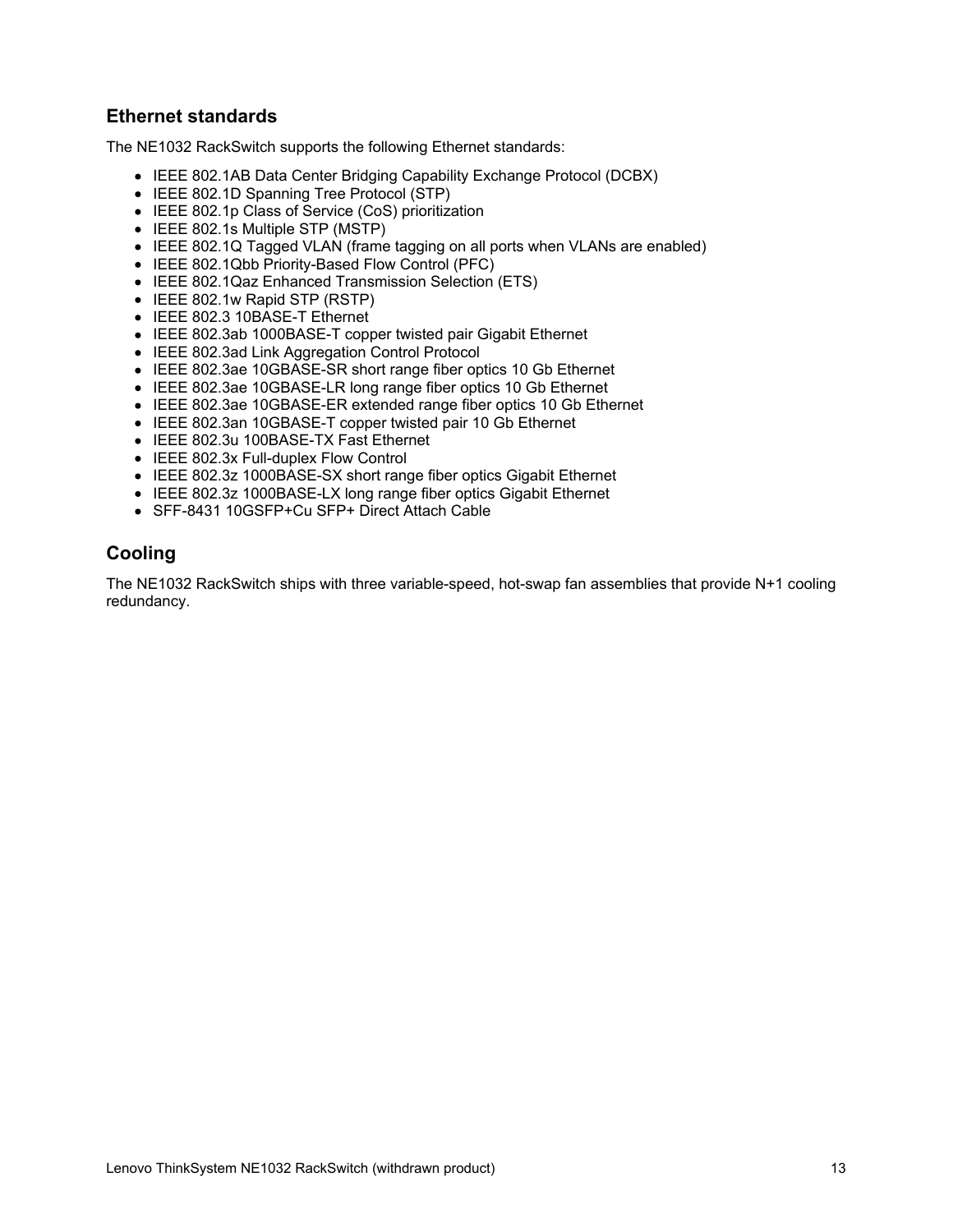## <span id="page-13-0"></span>**Power supplies and cables**

The NE1032 RackSwitch supports up to two load-sharing, redundant hot-swap 770 W AC Platinum power supplies (two power supplies come standard with the switch).

The NE1032 RackSwitch ships without any power cables. The part numbers and feature codes to order the power cables (two power cables are required per switch) are listed in the following table.

| <b>Description</b>                                          | Part<br>number | <b>Feature</b><br>code |
|-------------------------------------------------------------|----------------|------------------------|
| Rack power cables                                           |                |                        |
| 1.5m, 10A/100-250V, C13 to IEC 320-C14 Rack Power Cable     | 39Y7937        | 6201                   |
| 1.8m, 10A/100-250V, 2xC13PM to IEC 320-C14 Rack Power Cable | None*          | 6568                   |
| 2.8m, 10A/100-250V, C13 to IEC 320-C14 Rack Power Cable     | None*          | 6311                   |
| 2.8m, 10A/100-250V, C13 to IEC 320-C20 Rack Power Cable     | 39Y7938        | 6204                   |
| 4.3m, 10A/100-250V, C13 to IEC 320-C14 Rack Power Cable     | 39Y7932        | 6263                   |
| Line cords                                                  |                |                        |
| Argentina 10A/250V C13 to IRAM 2073 2.8m line cord          | 39Y7930        | 6222                   |
| Australia/NZ 10A/250V C13 to AS/NZ 3112 2.8m line cord      | 39Y7924        | 6211                   |
| Brazil 10A/125V C13 to NBR 6147 2.8m line cord              | 39Y7929        | 6223                   |
| China 10A/250V C13 to GB 2099.1 2.8m line cord              | 39Y7928        | 6210                   |
| Denmark 10A/250V C13 to DK2-5a 2.8m line cord               | 39Y7918        | 6213                   |
| European 10A/230V C13 to CEE7-VII 2.8m line cord            | 39Y7917        | 6212                   |
| India 10A/250V C13 to IS 6538 2.8m line cord                | 39Y7927        | 6269                   |
| Israel 10A/250V C13 to SI 32 2.8m line cord                 | 39Y7920        | 6218                   |
| Italy 10A/250V C13 to CEI 23-16 2.8m line cord              | 39Y7921        | 6217                   |
| Japan 12A/125V C13 to JIS C-8303 2.8m line cord             | 46M2593        | A <sub>1</sub> RE      |
| Korea 12A/250V C13 to KETI 2.8m line cord                   | 39Y7925        | 6219                   |
| South Africa 10A/250V C13 to SABS 164 2.8m line cord        | 39Y7922        | 6214                   |
| Switzerland 10A/250V C13 to SEV 1011-S24507 2.8m line cord  | 39Y7919        | 6216                   |
| Taiwan 10A/250V C13 to CNS 10917-3 2.8m line cord           | 00CG265        | A53E                   |
| Taiwan 15A/125V C13 to CNS 10917-3 2.8m line cord           | 00CG267        | A53F                   |
| United Kingdom 10A/250V C13 to BS 1363/A 2.8m line cord     | 39Y7923        | 6215                   |
| United States 10A/125V C13 to NEMA 5-15P 4.3m line cord     | 39Y7931        | 6207                   |
| United States 10A/250V C13 to NEMA 6-15P 2.8m line cord     | 46M2592        | A <sub>1</sub> RF      |

Table 6. AC power cable options

\* Available for factory-built custom configurations and solutions only.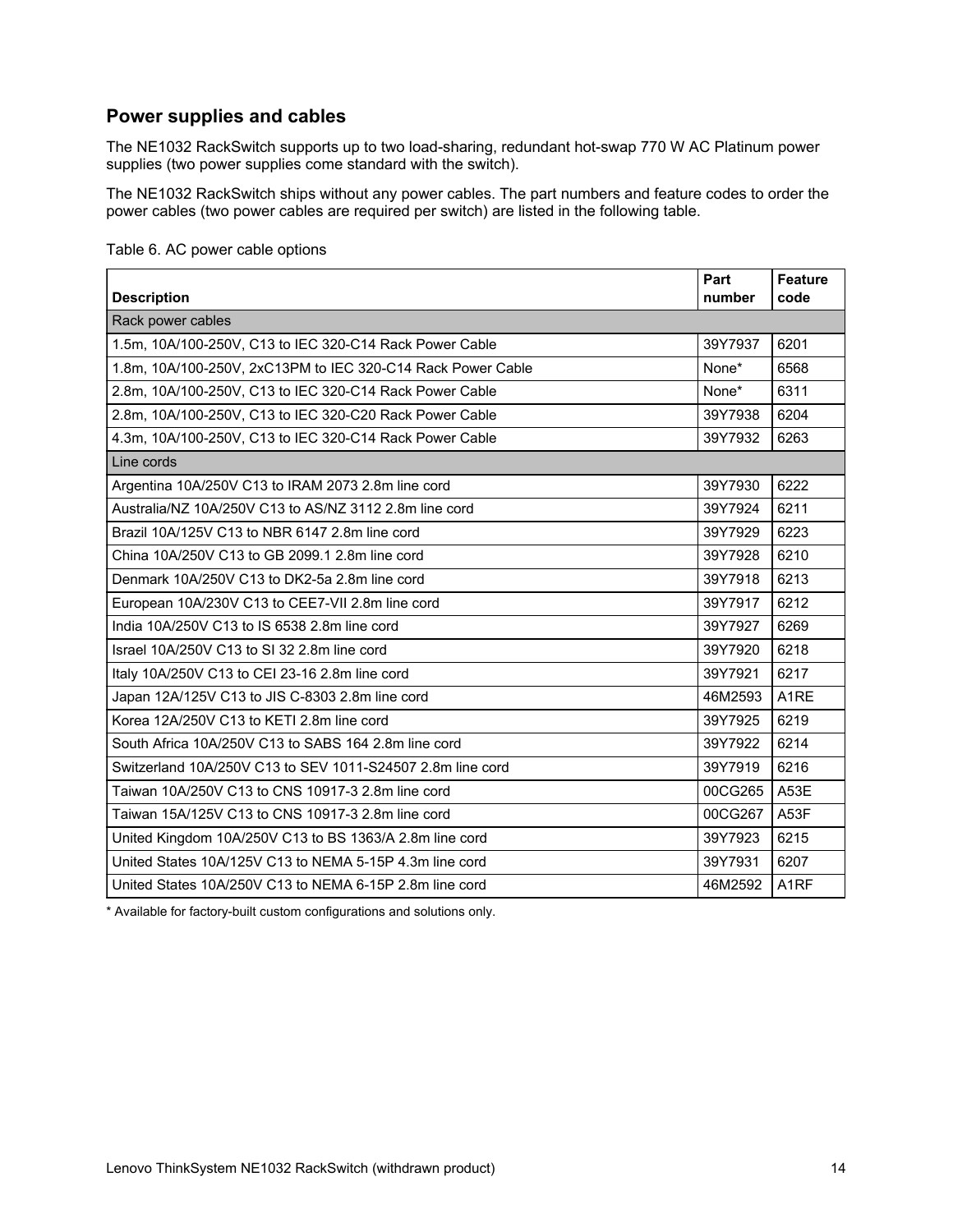## **Rack installation**

The NE1032 RackSwitch ships with the 2-post rack mount kit.

For 4-post rack installations, the NE1032 RackSwitch supports the optional adjustable 19-inch, 4-post rail kit and the air inlet duct (optional for the 4-post rail kit; supported only with the models with rear to front airflow).

When the NE1032 RackSwitch (front to rear airflow) is installed in the Intelligent Cluster Rack (Machine Type 1410) or Enterprise Rack (Machine Type 9363) as a part of a NeXtScale System solution, the recessed 19-inch 4-post rail kit is required.

The following table lists rack installation options for the NE1032 RackSwitch switches with rear to front and front to rear airflow.

#### Table 7. Rack installation options

| <b>Description</b>                               | Part<br>number | <b>Feature</b><br>code |
|--------------------------------------------------|----------------|------------------------|
| Rear to front airflow (7159-HD1)                 |                |                        |
| Lenovo RackSwitch Adjustable 19" 4 Post Rail Kit | 00D6185        | A3KP                   |
| Air Inlet Duct for 487 mm RackSwitch             | 00FM507        | <b>ASTN</b>            |
| Front to rear airflow (7159-HD2)                 |                |                        |
| Lenovo RackSwitch Adjustable 19" 4 Post Rail Kit | 00D6185        | A3KP                   |
| Lenovo RackSwitch Recessed 19" 4 Post Rail Kit   | 00CG089        | A51M                   |

#### **Physical specifications**

The NE1032 RackSwitch features the following physical specifications:

- $\bullet$  Height: 44 mm (1.7 in.)
- Width: 441 mm (17.3 in.)
- Depth: 487 mm (19.2 in.)
- Maximum weight: 10.7 kg (23.6 lb)

#### **Operating environment**

The NE1032 RackSwitch is supported in the following operating environment:

- Temperature: 0 40 ºC (32 104 ºF).
- Relative humidity: 10 90% (Non-condensing)
- Altitude: Up to  $2,000$  m (6,561 feet)
- Acoustic noise: Less than 65 dB
- Airflow: Front-to-rear or rear-to-front cooling with variable speed fans for reduced power draw
- Electrical input: 50 / 60 Hz, 100 240 V AC auto-switching
- Power consumption
	- Typical: 96 W
		- Maximum: 99 W
- Heat dissipation
	- Typical: 328 BTU/hour
	- Maximum: 338 BTU/hour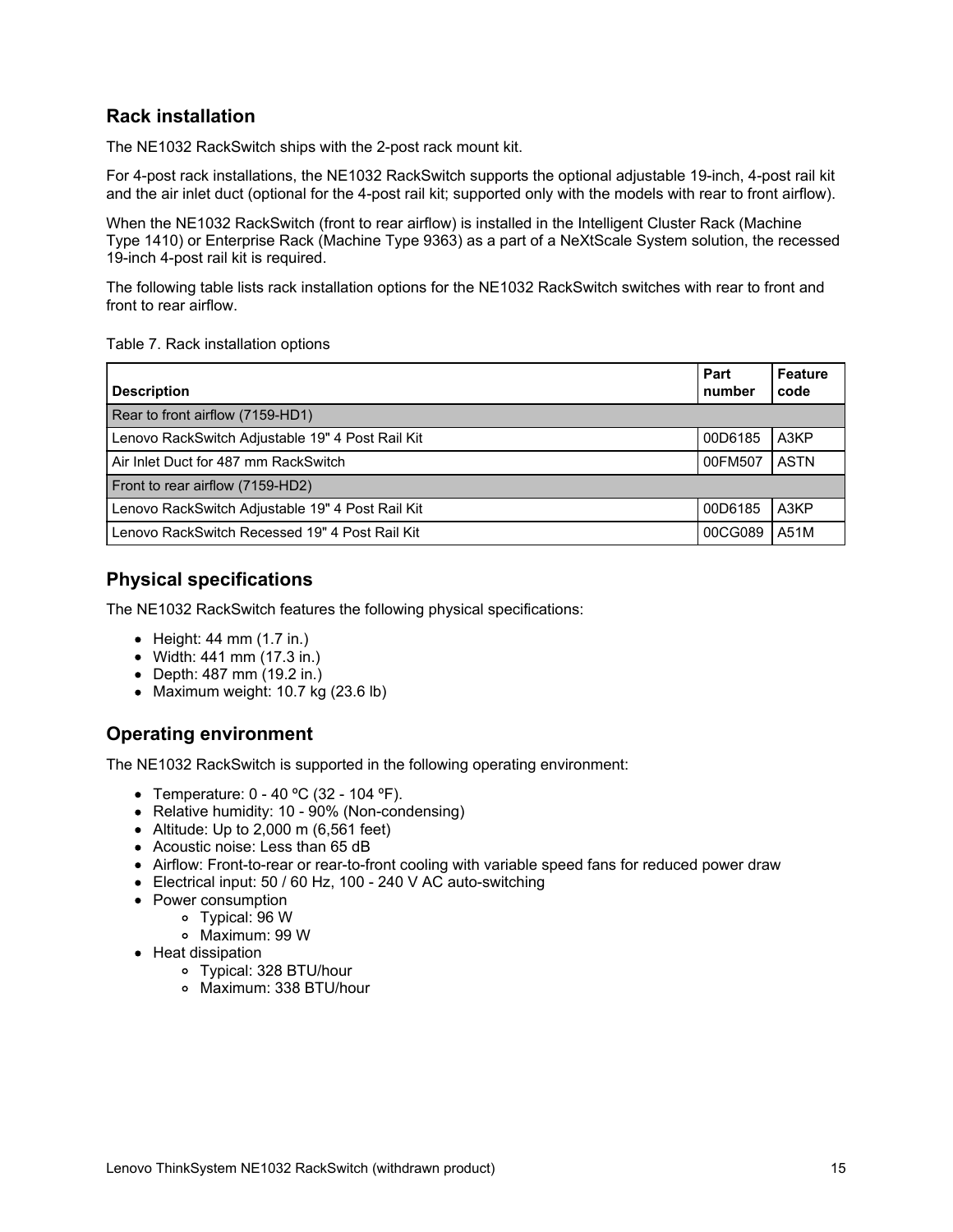#### **Warranty and maintenance**

The NE1032 RackSwitch comes with a 3-year Customer Replaceable Unit (CRU) hardware limited warranty with 9x5 Next Business Day (NBD) Parts Delivered and includes a 3-year software license, which provides entitlement to upgrades over that period. The options that are installed in the switch assume the switch's base warranty and any Lenovo warranty service upgrade for the switch.

Some regions might have different warranty terms and conditions than the standard warranty. This is due to local business practices or laws in the specific region. Local service teams can assist in explaining regionspecific terms when needed. Examples of region-specific warranty terms are second or longer business day parts delivery or parts-only base warranty.

If warranty terms and conditions include onsite labor for repair or replacement of parts, Lenovo will dispatch a service technician to the customer site to perform the replacement. Onsite labor under base warranty is limited to labor for replacement of parts that have been determined to be field-replaceable units (FRUs). Parts that are determined to be customer-replaceable units (CRUs) do not include onsite labor under base warranty.

If warranty terms include parts-only base warranty, Lenovo is responsible for delivering only replacement parts that are under base warranty (including FRUs) that will be sent to a requested location for self-service. Parts-only service does not include a service technician being dispatched onsite. Parts must be changed at customer's own cost and labor and defective parts must be returned following the instructions supplied with the spares parts.

Also available are Lenovo Services warranty maintenance upgrades and post-warranty maintenance agreements, with a well-defined scope of services, including service hours, response time, term of service, and service agreement terms and conditions.

Lenovo warranty service upgrade offerings are region-specific. Not all warranty service upgrades are available in every region. For information about Lenovo warranty service upgrade offerings that are available in your region, refer to the following resources:

- Service part numbers in Lenovo Data Center Solutions Configurator (DCSC): <http://dcsc.lenovo.com/#/services>
- Lenovo Services Availability Locator <https://lenovolocator.com/>

In general, the following Lenovo warranty service upgrades are available:

- Warranty and maintenance service upgrades:
	- 3, 4, or 5 years of warranty service coverage
	- 1-year or 2-year post-warranty extensions
	- Foundation Service: 9x5 service coverage with next business day onsite response
	- Essential Service: 24x7 service coverage with 4-hour onsite response or 24-hour committed repair (available only in select regions)
	- Advanced Service: 24x7 service coverage with 2-hour onsite response or 6-hour committed repair (available only in select regions)
- Basic Hardware Installation Services
- Lenovo experts can seamlessly manage the physical installation of your server, storage, or networking hardware. Working at a time convenient for you (business hours or off shift), the technician will unpack and inspect the systems on your site, install options, mount in a rack cabinet, connect to power and network, check and update firmware to the latest levels, verify operation, and dispose of the packaging, allowing your team to focus on other priorities.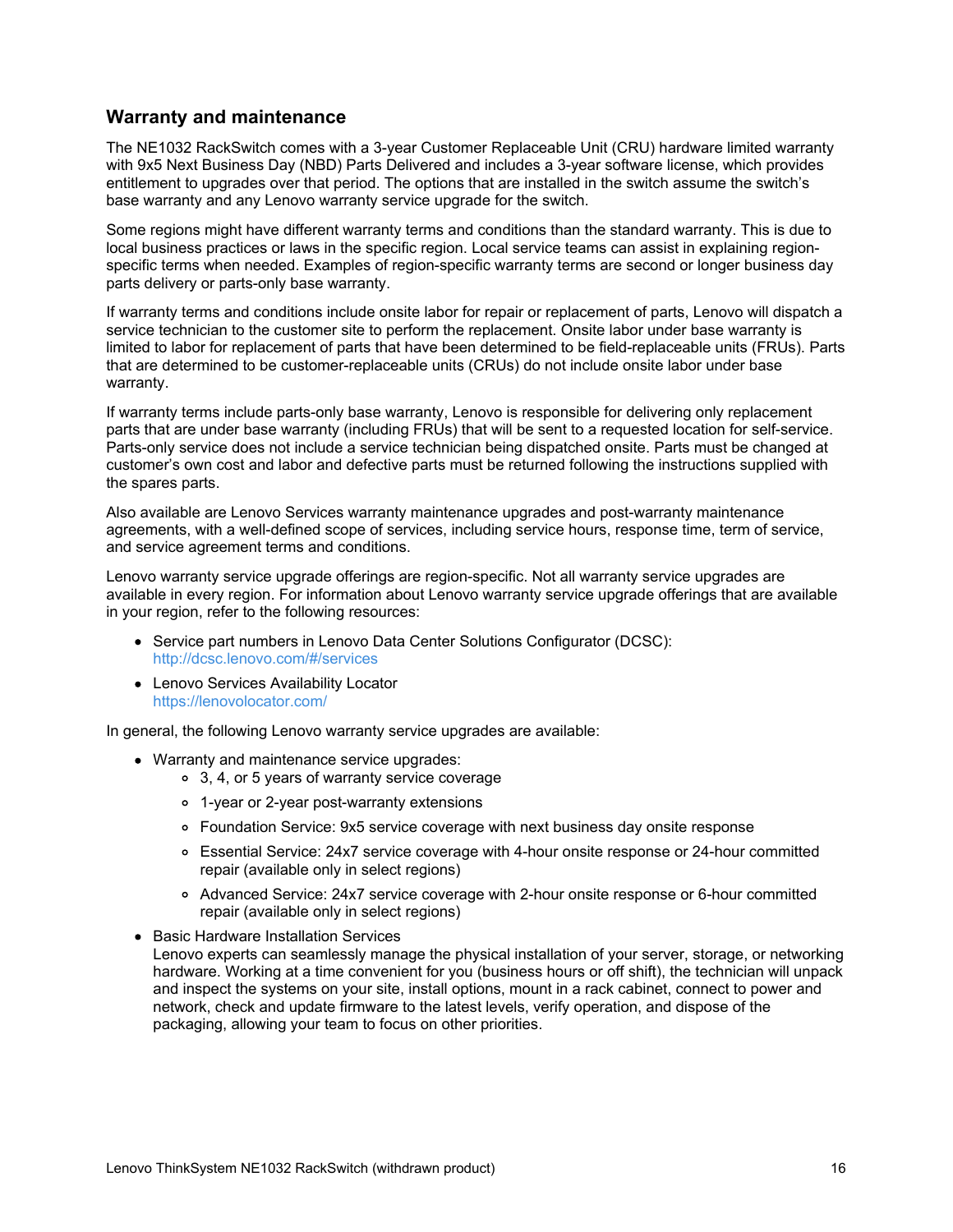For service definitions, region-specific details, and service limitations, please refer to the following documents:

- Lenovo Statement of Limited Warranty for Infrastructure Solutions Group (ISG) Servers and System Storage
	- <http://pcsupport.lenovo.com/us/en/solutions/ht503310>
- Lenovo Data Center Services Agreement <http://support.lenovo.com/us/en/solutions/ht116628>

#### **Regulatory compliance**

The NE1032 RackSwitch conforms to the following regulations:

- Argentina IEC60950-1
- AS/NZS CISPR 22, Class A
- Canada ICES-003, Issue 4, Class A
- CE Mark (EN55022 Class A, EN60950-1, EN55024, EN61000-3-2, and EN61000-3-3)
- China CCC GB4943, GB9254 Class A, GB17625.1
- CISPR 22, Class A
- CSA C22.2 No. 60950-1
- FCC: Verified to comply with Part 15 of the FCC Rules, Class A
- IEC 60950-1 (CB Certificate and CB Test Report)
- Japan VCCI, Class A
- Korea KN22, Class A; KN24
- NOM-019
- Russia/GOST ME01, IEC-60950-1, GOST R 51318.22, 51318.24, 51317.3.2, and 51317.3.3
- Taiwan BSMI CNS13438, Class A; CNS14336-1
- TUV-GS (EN60950-1/IEC60950-1, EK1-ITB2000)
- UL/IEC 60950-1
- Reduction of Hazardous Substances (ROHS)

#### **Network connectivity**

The following table lists the network switches with rear-to-front airflow that are offered by Lenovo that can be used with the NE1032 RackSwitch for ThinkSystem and Flex System network connectivity.

| <b>Description</b>                                           | Part number |
|--------------------------------------------------------------|-------------|
| 1 Gb Ethernet switches                                       |             |
| Lenovo ThinkSystem NE0152T RackSwitch (Rear to Front)        | 7Y810011WW  |
| Lenovo ThinkSystem NE0152TO RackSwitch (Rear to Front, ONIE) | 7Z320O11WW  |
| Lenovo RackSwitch G7028 (Rear to Front)                      | 7159BAX     |
| Lenovo RackSwitch G7052 (Rear to Front)                      | 7159CAX     |
| Lenovo RackSwitch G8052 (Rear to Front)                      | 7159G52     |
| 10 Gb Ethernet switches                                      |             |
| Lenovo ThinkSystem NE1032T RackSwitch (Rear to Front)        | 7159B1X     |
| Lenovo ThinkSystem NE1072T RackSwitch (Rear to Front)        | 7159C1X     |
| Lenovo RackSwitch G8124E (Rear to Front)                     | 7159BR6     |
| Lenovo RackSwitch G8272 (Rear to Front)                      | 7159CRW     |
| Lenovo RackSwitch G8296 (Rear to Front)                      | 7159GR6     |
| 25 Gb Ethernet switches                                      |             |
| Lenovo ThinkSystem NE2572 RackSwitch (Rear to Front)         | 7159E1X     |

Table 8. Ethernet LAN switches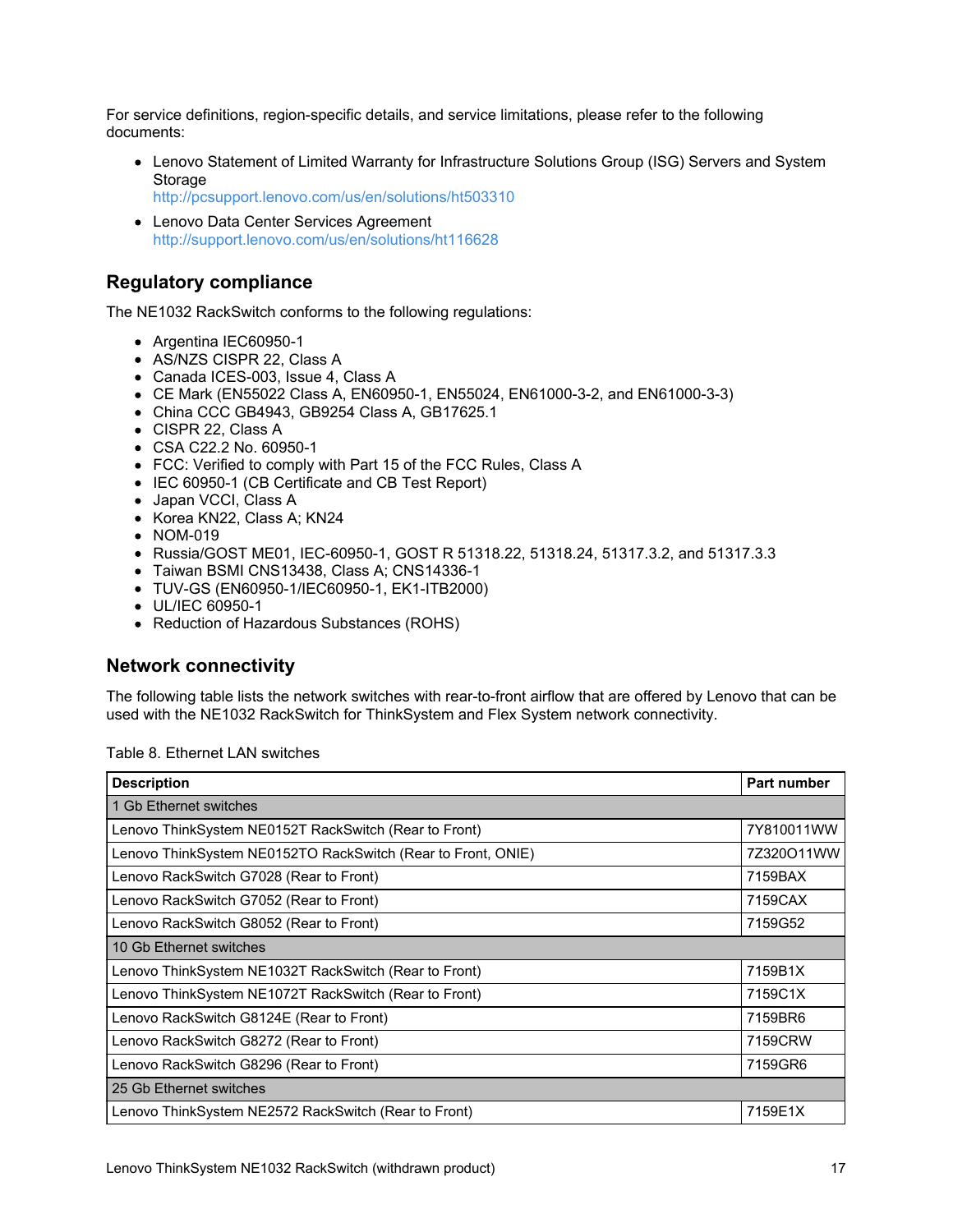| <b>Description</b>                                           | <b>Part number</b> |
|--------------------------------------------------------------|--------------------|
|                                                              |                    |
| Lenovo ThinkSystem NE2572O RackSwitch (Rear to Front, ONIE)  | 7Z210O21WW         |
| 100 Gb Ethernet switches                                     |                    |
| Lenovo ThinkSystem NE10032 RackSwitch (Rear to Front)        | 7159D1X            |
| Lenovo ThinkSystem NE10032O RackSwitch (Rear to Front, ONIE) | 7Z210O11WW         |

The following table lists the network switches with front-to-rear airflow that are offered by Lenovo that can be used with the NE1032 RackSwitch for NeXtScale System network connectivity.

#### Table 9. Network switches (front-to-rear airflow)

| <b>Description</b>                                    | Part<br>number |
|-------------------------------------------------------|----------------|
|                                                       |                |
| 1 Gb Ethernet switches                                |                |
| Lenovo RackSwitch G8052 (Front to Rear)               | 715952F        |
| 10 Gb Ethernet switches                               |                |
| Lenovo ThinkSystem NE1032T RackSwitch (Front to Rear) | 7159B2X        |
| Lenovo ThinkSystem NE1072T RackSwitch (Front to Rear) | 7159C2X        |
| Lenovo RackSwitch G8124E (Front to Rear)              | 7159BF7        |
| Lenovo RackSwitch G8272 (Front to Rear)               | 7159CFV        |
| Lenovo RackSwitch G8296 (Front to Rear)               | 7159GF5        |
| 25 Gb Ethernet switches                               |                |
| Lenovo ThinkSystem NE2572 RackSwitch (Front to Rear)  | 7159E2X        |
| 100 Gb Ethernet switches                              |                |
| Lenovo ThinkSystem NE10032 RackSwitch (Front to Rear) | 7159D2X        |

For more information, see the list of Product Guides in the Top-of-rack Switches category: <http://lenovopress.com/servers/options/switches#rt=product-guide>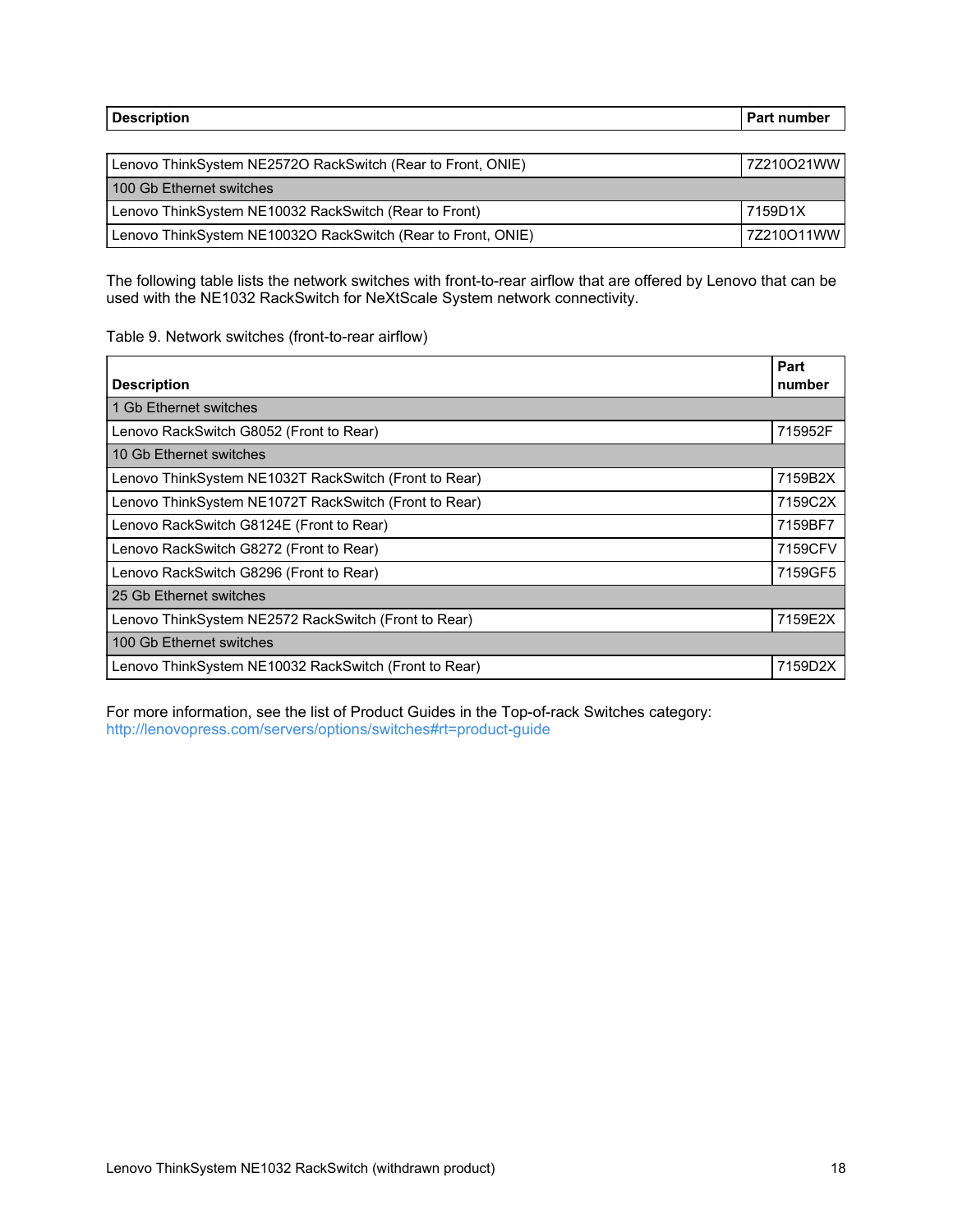# **Storage connectivity**

The following table lists the external storage systems that are currently offered by Lenovo that can be used with the NE1032 RackSwitch for external NAS or iSCSI SAN storage connectivity.

|  |  |  | Table 10. External storage systems: DE Series |  |  |
|--|--|--|-----------------------------------------------|--|--|
|--|--|--|-----------------------------------------------|--|--|

|                                                             | Part number |            |
|-------------------------------------------------------------|-------------|------------|
| <b>Description</b>                                          | Worldwide   | Japan      |
| Lenovo ThinkSystem DE Series Storage (iSCSI connectivity)   |             |            |
| Lenovo ThinkSystem DE2000H 10GBASE-T Hybrid Flash Array LFF | 7Y70A003WW  | 7Y701001JP |
| Lenovo ThinkSystem DE2000H 10GBASE-T Hybrid Flash Array SFF | 7Y71A002WW  | 7Y711005JP |
| Lenovo ThinkSystem DE2000H iSCSI Hybrid Flash Array LFF     | 7Y70A004WW  | 7Y701000JP |
| Lenovo ThinkSystem DE2000H iSCSI Hybrid Flash Array SFF     | 7Y71A003WW  | 7Y711006JP |
| Lenovo ThinkSystem DE4000H iSCSI Hybrid Flash Array 4U60    | 7Y77A000WW  | 7Y771002JP |
| Lenovo ThinkSystem DE4000H iSCSI Hybrid Flash Array LFF     | 7Y74A002WW  | 7Y74A002JP |
| Lenovo ThinkSystem DE4000H iSCSI Hybrid Flash Array SFF     | 7Y75A001WW  | 7Y75A001JP |
| Lenovo ThinkSystem DE4000F ISCSI All Flash Array SFF        | 7Y76A002WW  | 7Y76A002JP |
| Lenovo ThinkSystem DE6000H iSCSI Hybrid Flash Array 4U60    | 7Y80A002WW  | 7Y801000JP |
| Lenovo ThinkSystem DE6000H iSCSI Hybrid Flash Array SFF     | 7Y78A002WW  | 7Y781000JP |
| Lenovo ThinkSystem DE6000F ISCSI All Flash Array SFF        | 7Y79A002WW  | 7Y79A002JP |

#### Table 11. External storage systems: DM Series

| <b>Description</b>                                                    | <b>Part number</b> |
|-----------------------------------------------------------------------|--------------------|
| Lenovo ThinkSystem DM Series Storage (NAS or iSCSI connectivity)      |                    |
| Lenovo ThinkSystem DM3000H Hybrid Storage Array (2U12 LFF, CTO only)  | 7Y42CTO1WW         |
| Lenovo ThinkSystem DM3000H 48TB (12x 4TB HDDs) (Universal SFP+)       | 7Y420001EA*        |
| Lenovo ThinkSystem DM3000H 48TB (12x 4TB HDDs) (10GBASE-T)            | 7Y420002EA*        |
| Lenovo ThinkSystem DM5000H Hybrid Storage Array (2U24 SFF, CTO only)  | 7Y57CTO1WW         |
| Lenovo ThinkSystem DM5000H 11.5TB (12x 960GB SSDs) (Universal SFP+)   | 7Y570001EA*        |
| Lenovo ThinkSystem DM5000H 11.5TB (12x 960GB SSDs) (10GBASE-T)        | 7Y570002EA*        |
| Lenovo ThinkSystem DM5000H 29TB (24x 1.2TB 10K HDDs) (Universal SFP+) | 7Y570003EA*        |
| Lenovo ThinkSystem DM5000H 29TB (24x 1.2TB 10K HDDs) (10GBASE-T)      | 7Y570004EA*        |
| Lenovo ThinkSystem DM5000F Flash Storage Array (2U24 SFF, CTO only)   | 7Y41CTO1WW         |
| Lenovo ThinkSystem DM7000H Hybrid Storage Array (3U, CTO only)        | 7Y56CTO1WW         |
| Lenovo ThinkSystem DM7000F Flash Storage Array (3U, CTO only)         | 7Y40CTO1WW         |

\* Available only in EMEA.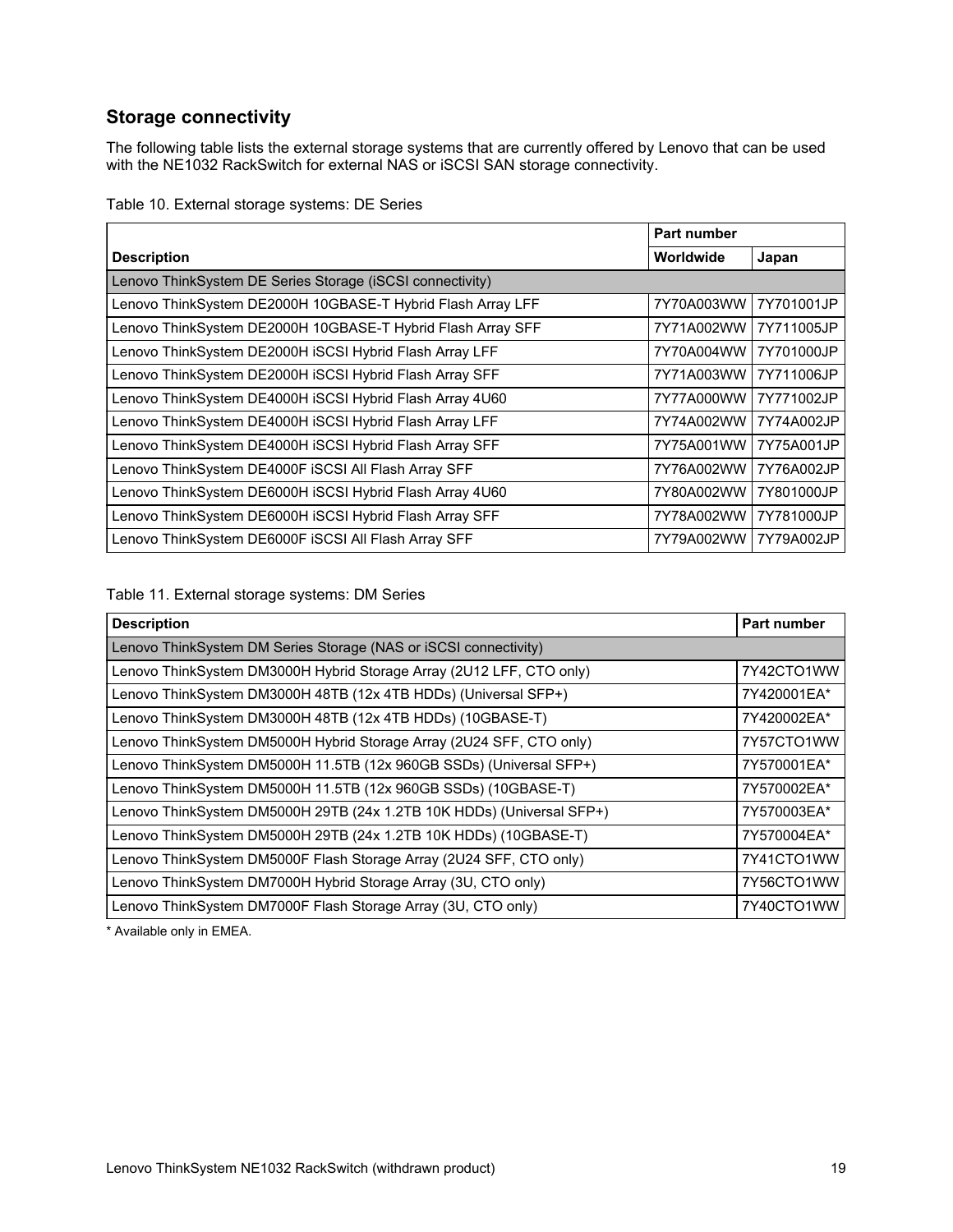Table 12. External storage systems: DS Series

|                                                                                 | Part number |         |            |
|---------------------------------------------------------------------------------|-------------|---------|------------|
| <b>Description</b>                                                              | Worldwide   | Japan   | <b>PRC</b> |
| Lenovo ThinkSystem DS Series Storage (iSCSI connectivity)                       |             |         |            |
| Lenovo ThinkSystem DS2200 LFF FC/iSCSI Dual Controller Unit                     | 4599A31     | 4599A3J | 4599A3C    |
| Lenovo ThinkSystem DS2200 SFF FC/iSCSI Dual Controller Unit                     | 4599A11     | 4599A1J | 4599A1C    |
| Lenovo ThinkSystem DS4200 LFF FC/iSCSI Dual Controller Unit                     | 4617A31     | 4617A3J | 4617A3C    |
| Lenovo ThinkSystem DS4200 SFF FC/iSCSI Dual Controller Unit                     | 4617A11     | 4617A1J | 4617A1C    |
| Lenovo ThinkSystem DS6200 SFF FC/iSCSI Dual Controller Unit                     | 4619A11     | 4619A1J | 4619A1C    |
| DS6200F 12x 400GB 10DWD SSDs, 1x 8Gb FC SFP, 512 Snapshots, Replication 4619A1F |             | 4619J1F | 4619C1F    |
| DS6200F 12x 800GB 3DWD SSDs, 1x 8Gb FC SFP, 512 Snapshots, Replication          | 4619A2F     | 4619J2F | 4619C2F    |
| DS6200F 12x 1.6TB 3DWD SSDs, 1x 8Gb FC SFP, 512 Snapshots, Replication          | 4619A3F     | 4619J3F | 4619C3F    |
| DS6200F 12x 3.84TB 1DWD SSDs, 1x 8Gb FC SFP, 512 Snapshots, Replication         | 4619A4F     | 4619J4F | 4619C4F    |

Table 13. External storage systems: V Series and Storwize for Lenovo

| <b>Description</b>                                      | Part<br>number       |
|---------------------------------------------------------|----------------------|
| Lenovo Storage V Series (iSCSI connectivity)            |                      |
| Lenovo Storage V3700 V2 LFF Control Enclosure           | 6535C1D              |
| Lenovo Storage V3700 V2 SFF Control Enclosure           | 6535C2D              |
| Lenovo Storage V3700 V2 XP LFF Control Enclosure        | 6535C3D              |
| Lenovo Storage V3700 V2 XP SFF Control Enclosure        | 6535C4D              |
| Lenovo Storage V5030 LFF Control Enclosure 3Yr S&S      | 6536C12              |
| Lenovo Storage V5030 LFF Control Enclosure 5Yr S&S      | 6536C32              |
| Lenovo Storage V5030 SFF Control Enclosure 3Yr S&S      | 6536C22              |
| Lenovo Storage V5030 SFF Control Enclosure 5Yr S&S      | 6536C42              |
| Lenovo Storage V5030F SFF Control Enclosure 3Yr S&S     | 6536B1F              |
| Lenovo Storage V5030F SFF Control Enclosure 5Yr S&S     | 6536B2F              |
| Lenovo Storage V7000 SFF Control Enclosure 3Yr S&S PRC  | 6538R11^             |
| Lenovo Storage V7000 SFF Control Enclosure 5Yr S&S PRC  | 6538R21^             |
| Lenovo Storage V7000F SFF Control Enclosure 3Yr S&S PRC | 6538R1G^             |
| Lenovo Storage V7000F SFF Control Enclosure 5Yr S&S PRC | 6538R2G <sup>^</sup> |
| IBM Storwize for Lenovo (iSCSI connectivity)            |                      |
| IBM Storwize V7000 SFF Control Enclosure, 3YR SWMA      | 6195C32 <sup>+</sup> |
| IBM Storwize V7000 SFF Control Enclosure, 3YR SWMA, LA  | 6195C3L‡             |
| IBM Storwize V7000 SFF Control Enclosure, 5YR SWMA      | 6195C52†             |
| IBM Storwize V7000 SFF Control Enclosure, 5YR SWMA, LA  | 6195C5L‡             |

^ Available only in PRC.

† Available worldwide except Latin America.

‡ Available only in Latin America.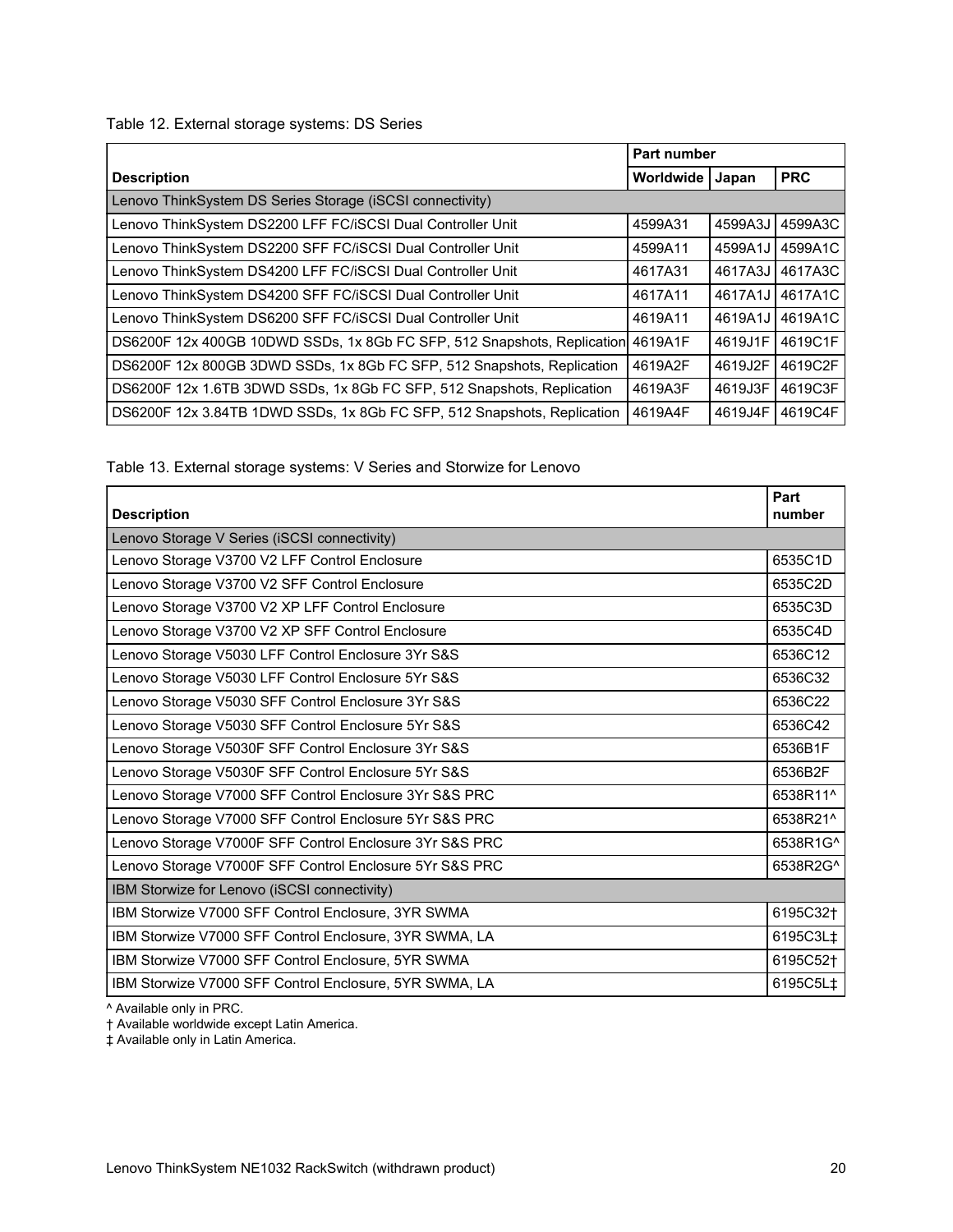For more information, see the list of Product Guides in the following categories:

- Lenovo DE Series, DM Series, DS Series, and V Series storage: <http://lenovopress.com/storage/san/lenovo#rt=product-guide>
- IBM Storwize for Lenovo storage: <http://lenovopress.com/storage/san/ibm#rt=product-guide>

## **Rack cabinets**

The following table lists the rack cabinets that are offered by Lenovo that can be used with the NE1032 RackSwitch in IT solutions.

Table 14. Rack cabinets

| <b>Description</b>                                                        | Part<br>number |
|---------------------------------------------------------------------------|----------------|
| 25U S2 Standard Rack (1000 mm deep; 2 sidewall compartments)              | 93072RX        |
| 25U Static S2 Standard Rack (1000 mm deep; 2 sidewall compartments)       | 93072PX        |
| 42U S2 Standard Rack (1000 mm deep; 6 sidewall compartments)              | 93074RX        |
| 42U 1100mm Enterprise V2 Dynamic Rack (6 sidewall compartments)           | 93634PX        |
| 42U 1100mm Enterprise V2 Dynamic Expansion Rack (6 sidewall compartments) | 93634EX        |
| 42U 1200mm Deep Dynamic Rack (6 sidewall compartments)                    | 93604PX        |
| 42U 1200mm Deep Static Rack (6 sidewall compartments)                     | 93614PX        |
| 42U Enterprise Rack (1105 mm deep; 4 sidewall compartments)               | 93084PX        |
| 42U Enterprise Expansion Rack (1105 mm deep; 4 sidewall compartments)     | 93084EX        |

For more information, see the list of Product Guides in the Rack cabinets category: <http://lenovopress.com/servers/options/racks#rt=product-guide>

## **Power distribution units**

The following table lists the power distribution units (PDUs) that are offered by Lenovo that can be used with the NE1032 RackSwitch in IT solutions.

Table 15. Power distribution units

| <b>Description</b>                                                                        | Part<br>number |
|-------------------------------------------------------------------------------------------|----------------|
| <b>0U Basic PDUs</b>                                                                      |                |
| 0U 36 C13/6 C19 24A/200-240V 1 Phase PDU with NEMA L6-30P line cord                       | 00YJ776        |
| 0U 36 C13/6 C19 32A/200-240V 1 Phase PDU with IEC60309 332P6 line cord                    | 00YJ777        |
| 0U 21 C13/12 C19 32A/200-240V/346-415V 3 Phase PDU with IEC60309 532P6 line cord          | 00YJ778        |
| 0U 21 C13/12 C19 48A/200-240V 3 Phase PDU with IEC60309 460P9 line cord                   | 00YJ779        |
| Switched and Monitored PDUs                                                               |                |
| 0U 20 C13/4 C19 Switched and Monitored 24A/200-240V/1Ph PDU w/ NEMA L6-30P line cord      | 00YJ781        |
| 0U 20 C13/4 C19 Switched and Monitored 32A/200-240V/1Ph PDU w/ IEC60309 332P6 line cord   | 00YJ780        |
| 0U 18 C13/6 C19 Switched / Monitored 32A/200-240V/346-415V/3Ph PDU w/ IEC60309 532P6 cord | 00YJ782        |
| 0U 12 C13/12 C19 Switched and Monitored 48A/200-240V/3Ph PDU w/ IEC60309 460P9 line cord  | 00YJ783        |
| 1U 9 C19/3 C13 Switched and Monitored DPI PDU (without a line cord)                       | 46M4002        |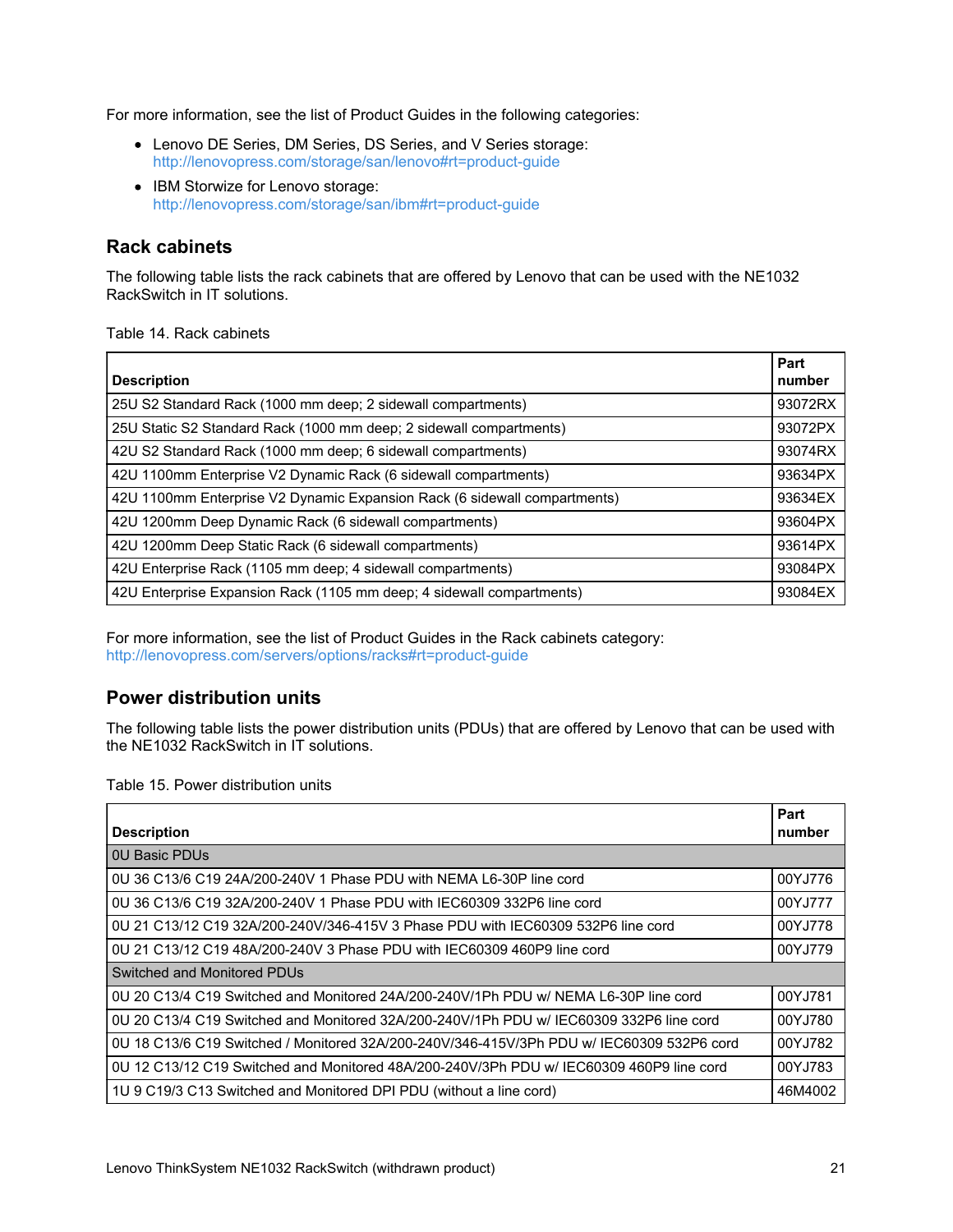| <b>Description</b>                                                              | Part<br>number |
|---------------------------------------------------------------------------------|----------------|
| 1U 9 C19/3 C13 Switched and Monitored 60A 3Ph PDU with IEC 309 3P+Gnd cord      | 46M4003        |
| 1U 12 C13 Switched and Monitored DPI PDU (without a line cord)                  | 46M4004        |
| 1U 12 C13 Switched and Monitored 60A 3 Phase PDU with IEC 309 3P+Gnd line cord  | 46M4005        |
| Ultra Density Enterprise PDUs (9x IEC 320 C13 + 3x IEC 320 C19 outlets)         |                |
| Ultra Density Enterprise C19/C13 PDU Module (without a line cord)               | 71762NX        |
| Ultra Density Enterprise C19/C13 PDU 60A/208V/3ph with IEC 309 3P+Gnd line cord | 71763NU        |
| C13 Enterprise PDUs (12x IEC 320 C13 outlets)                                   |                |
| DPI C13 Enterprise PDU+ (without a line cord)                                   | 39M2816        |
| DPI Single Phase C13 Enterprise PDU (without a line cord)                       | 39Y8941        |
| C19 Enterprise PDUs (6x IEC 320 C19 outlets)                                    |                |
| DPI Single Phase C19 Enterprise PDU (without a line cord)                       | 39Y8948        |
| DPI 60A 3 Phase C19 Enterprise PDU with IEC 309 3P+G (208 V) fixed line cord    | 39Y8923        |
| Front-end PDUs (3x IEC 320 C19 outlets)                                         |                |
| DPI 30amp/125V Front-end PDU with NEMA L5-30P line cord                         | 39Y8938        |
| DPI 30amp/250V Front-end PDU with NEMA L6-30P line cord                         | 39Y8939        |
| DPI 32amp/250V Front-end PDU with IEC 309 2P+Gnd line cord                      | 39Y8934        |
| DPI 60amp/250V Front-end PDU with IEC 309 2P+Gnd line cord                      | 39Y8940        |
| DPI 63amp/250V Front-end PDU with IEC 309 2P+Gnd line cord                      | 39Y8935        |
| Universal PDUs (7x IEC 320 C13 outlets)                                         |                |
| DPI Universal 7 C13 PDU (with 2 m IEC 320-C19 to C20 rack power cord)           | 00YE443        |
| NEMA PDUs (6x NEMA 5-15R outlets)                                               |                |
| DPI 100-127V PDU with fixed NEMA L5-15P line cord                               | 39Y8905        |
| Line cords for PDUs that ship without a line cord                               |                |
| DPI 30a Line Cord (NEMA L6-30P)                                                 | 40K9614        |
| DPI 32a Line Cord (IEC 309 P+N+G)                                               | 40K9612        |
| DPI 32a Line Cord (IEC 309 3P+N+G)                                              | 40K9611        |
| DPI 60a Cord (IEC 309 2P+G)                                                     | 40K9615        |
| DPI 63a Cord (IEC 309 P+N+G)                                                    | 40K9613        |
| DPI Australian/NZ 3112 Line Cord (32A)                                          | 40K9617        |
| DPI Korean 8305 Line Cord (30A)                                                 | 40K9618        |

For more information, see the list of Product Guides in the Power Distribution Units category: <http://lenovopress.com/servers/options/pdu#rt=product-guide>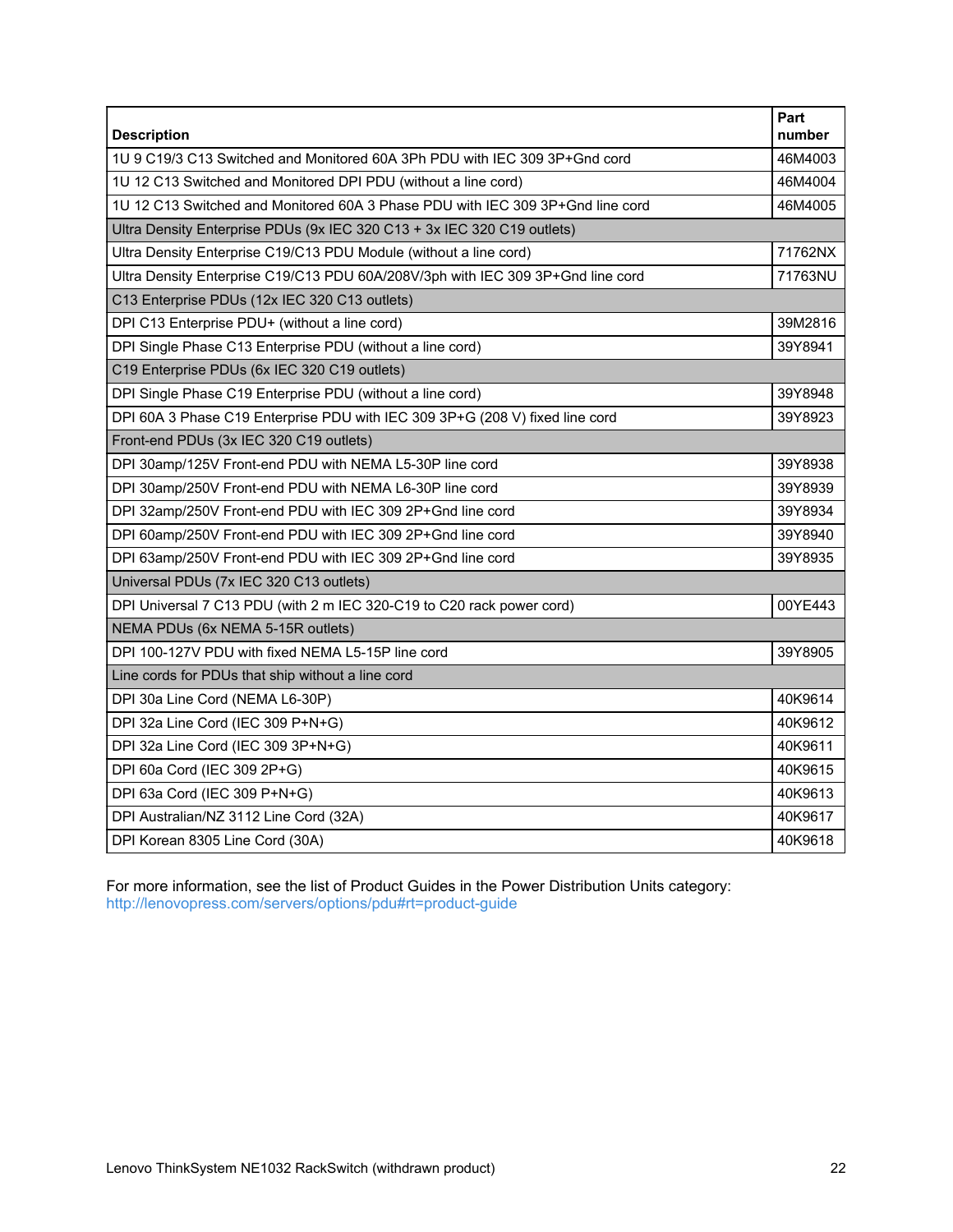# **Uninterruptible power supply units**

The following table lists the uninterruptible power supply (UPS) units that are offered by Lenovo that can be used with the NE1032 RackSwitch in IT solutions.

Table 16. Uninterruptible power supply units

| <b>Description</b>                                                                                     | Part<br>number |
|--------------------------------------------------------------------------------------------------------|----------------|
| Worldwide models                                                                                       |                |
| RT1.5kVA 2U Rack or Tower UPS (100-125VAC) (8x NEMA 5-15R 12A outlets)                                 | 55941AX        |
| RT1.5kVA 2U Rack or Tower UPS (200-240VAC) (8x IEC 320 C13 10A outlets)                                | 55941KX        |
| RT2.2kVA 2U Rack or Tower UPS (100-125VAC) (8x NEMA 5-20R 16A outlets)                                 | 55942AX        |
| RT2.2kVA 2U Rack or Tower UPS (200-240VAC) (8x IEC 320 C13 10A, 1x IEC 320 C19 16A outlets)            | 55942KX        |
| RT3kVA 2U Rack or Tower UPS (100-125VAC) (6x NEMA 5-20R 16A, 1x NEMA L5-30R 24A outlets)               | 55943AX        |
| RT3kVA 2U Rack or Tower UPS (200-240VAC) (8x IEC 320 C13 10A, 1x IEC 320 C19 16A outlets)              | 55943KX        |
| RT5kVA 3U Rack or Tower UPS (200-240VAC) (8x IEC 320 C13 10A, 2x IEC 320 C19 16A outlets)              | 55945KX        |
| RT6kVA 3U Rack or Tower UPS (200-240VAC) (8x IEC 320 C13 10A, 2x IEC 320 C19 16A outlets)              | 55946KX        |
| RT8kVA 6U Rack or Tower UPS (200-240VAC) (4x IEC 320-C19 16A outlets)                                  | 55948KX        |
| RT11kVA 6U Rack or Tower UPS (200-240VAC) (4x IEC 320-C19 16A outlets)                                 | 55949KX        |
| RT8kVA 6U 3:1 Phase Rack or Tower UPS (380-415VAC) (4x IEC 320-C19 16A outlets)                        | 55948PX        |
| RT11kVA 6U 3:1 Phase Rack or Tower UPS (380-415VAC) (4x IEC 320-C19 16A outlets)                       | 55949PX        |
| ASEAN, HTK, INDIA, and PRC models                                                                      |                |
| ThinkSystem RT3kVA 2U Standard UPS (200-230VAC) (2x C13 10A, 2x GB 10A, 1x C19 16A outlets)            | 55943KT        |
| ThinkSystem RT3kVA 2U Long Backup UPS (200-230VAC) (2x C13 10A, 2x GB 10A, 1x C19 16A outlets) 55943LT |                |
| ThinkSystem RT6kVA 5U UPS (200-230VAC) (2x C13 10A outlets, 1x Terminal Block output)                  | 55946KT        |
| ThinkSystem RT10kVA 5U UPS (200-230VAC) (2x C13 10A outlets, 1x Terminal Block output)                 | 5594XKT        |

For more information, see the list of Product Guides in the Uninterruptible Power Supply Units category: <http://lenovopress.com/servers/options/ups#rt=product-guide>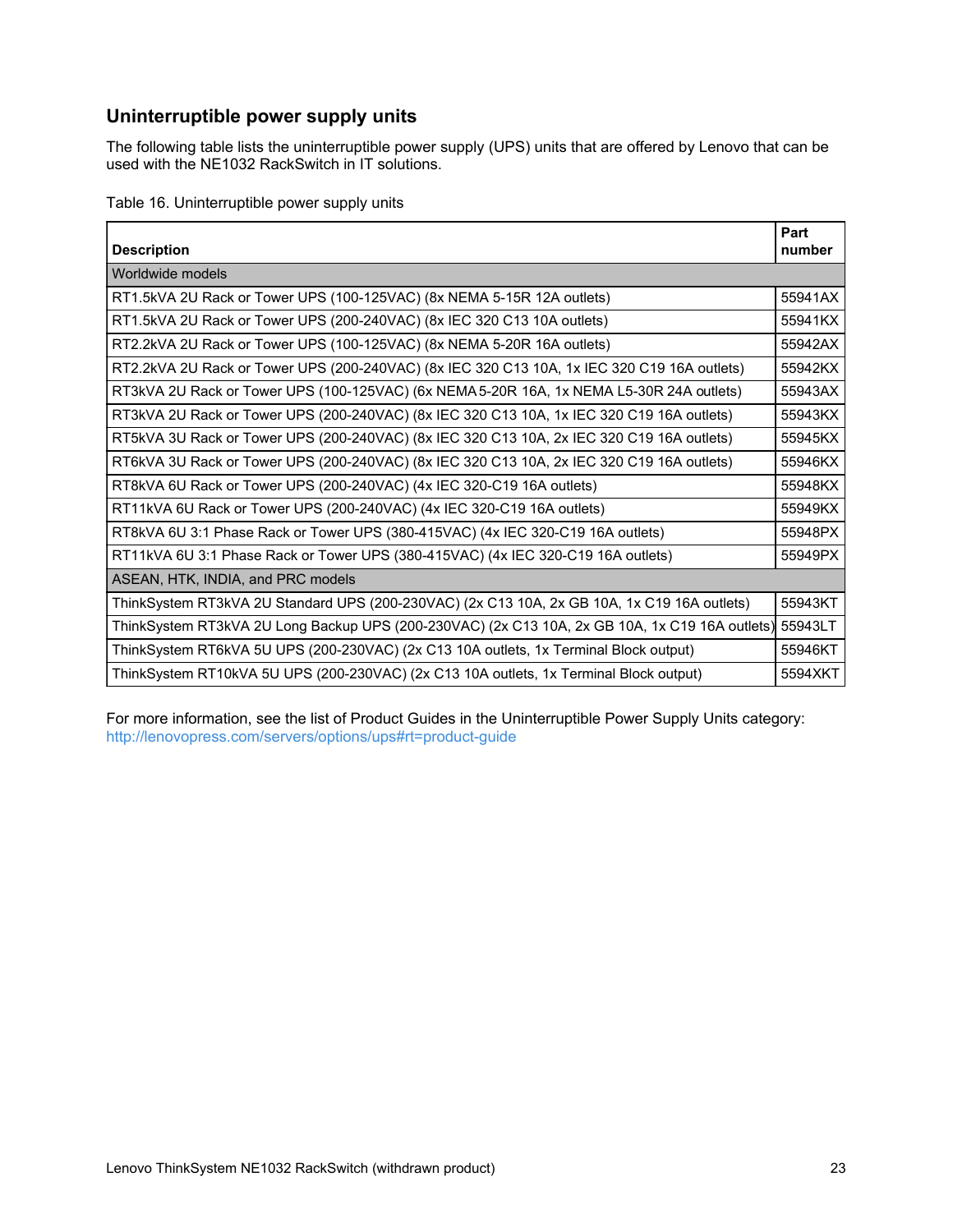# **Lenovo Financial Services**

Lenovo Financial Services reinforces Lenovo's commitment to deliver pioneering products and services that are recognized for their quality, excellence, and trustworthiness. Lenovo Financial Services offers financing solutions and services that complement your technology solution anywhere in the world.

We are dedicated to delivering a positive finance experience for customers like you who want to maximize your purchase power by obtaining the technology you need today, protect against technology obsolescence, and preserve your capital for other uses.

We work with businesses, non-profit organizations, governments and educational institutions to finance their entire technology solution. We focus on making it easy to do business with us. Our highly experienced team of finance professionals operates in a work culture that emphasizes the importance of providing outstanding customer service. Our systems, processes and flexible policies support our goal of providing customers with a positive experience.

We finance your entire solution. Unlike others, we allow you to bundle everything you need from hardware and software to service contracts, installation costs, training fees, and sales tax. If you decide weeks or months later to add to your solution, we can consolidate everything into a single invoice.

Our Premier Client services provide large accounts with special handling services to ensure these complex transactions are serviced properly. As a premier client, you have a dedicated finance specialist who manages your account through its life, from first invoice through asset return or purchase. This specialist develops an in-depth understanding of your invoice and payment requirements. For you, this dedication provides a highquality, easy, and positive financing experience.

For your region specific offers please ask your Lenovo sales representative or your technology provider about the use of Lenovo Financial Services. For more information, see the following Lenovo website: <http://www.lenovofs.com>

#### **Related publications and links**

For more information about the NE1032 RackSwitch, see the following publications that are available at the RackSwitch InfoCenter:

[http://systemx.lenovofiles.com/help/topic/com.lenovo.thinksystem.ne1032.doc/ts\\_ne1032.html](http://systemx.lenovofiles.com/help/topic/com.lenovo.thinksystem.ne1032.doc/ts_ne1032.html)

- *Lenovo ThinkSystem NE1032 RackSwitch Installation Guide*
- *Lenovo ThinkSystem NE1032 RackSwitch Application Guide*
- *Lenovo ThinkSystem NE1032 RackSwitch REST API Guide*
- *Lenovo ThinkSystem NE1032 RackSwitch Python Programming Guide*

The software for the NE1032 RackSwitch can be downloaded from Lenovo Data Center Support: <http://datacentersupport.lenovo.com/us/en/products/networking/rackswitch/NE1032/downloads>

For more information about the following management plug-ins for the NE1032 RackSwitch, see Network Management:

<http://www3.lenovo.com/us/en/data-center/networking/networking-software/network-management>

- ThinkAgile Network Orchestrator
- Lenovo Networking Plug-In for VMware vRealize Orchestrator
- Lenovo Networking Content Pack for VMware vRealize Log Insight
- Lenovo Networking Bundle for VMware vRealize
- Lenovo Networking Plug-In for OpenStack Neutron
- Integration with Ansible
- Lenovo Telemetry Analytics Tool: Ganglia Plugins

For discussions on various Lenovo networking topics, visit the Data Center Networking Community Forum: [http://forums.lenovo.com/t5/Datacenter-Networking/ct-p/nh\\_eg](http://forums.lenovo.com/t5/Datacenter-Networking/ct-p/nh_eg)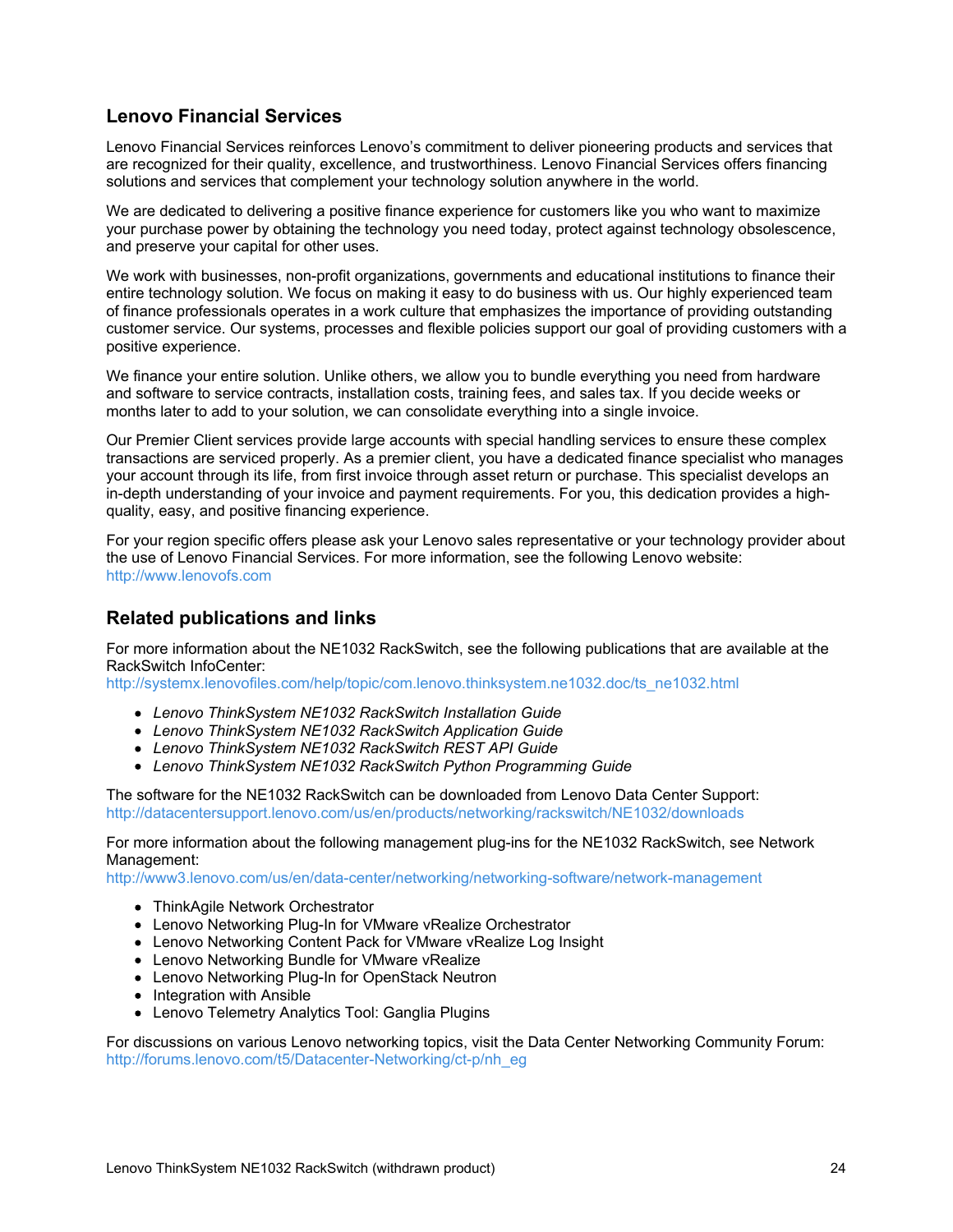# **Related product families**

Product families related to this document are the following:

- 10 Gb Ethernet [Connectivity](https://lenovopress.com/networking/tor/10gb)
- [Top-of-Rack](https://lenovopress.com/servers/options/switches) Switches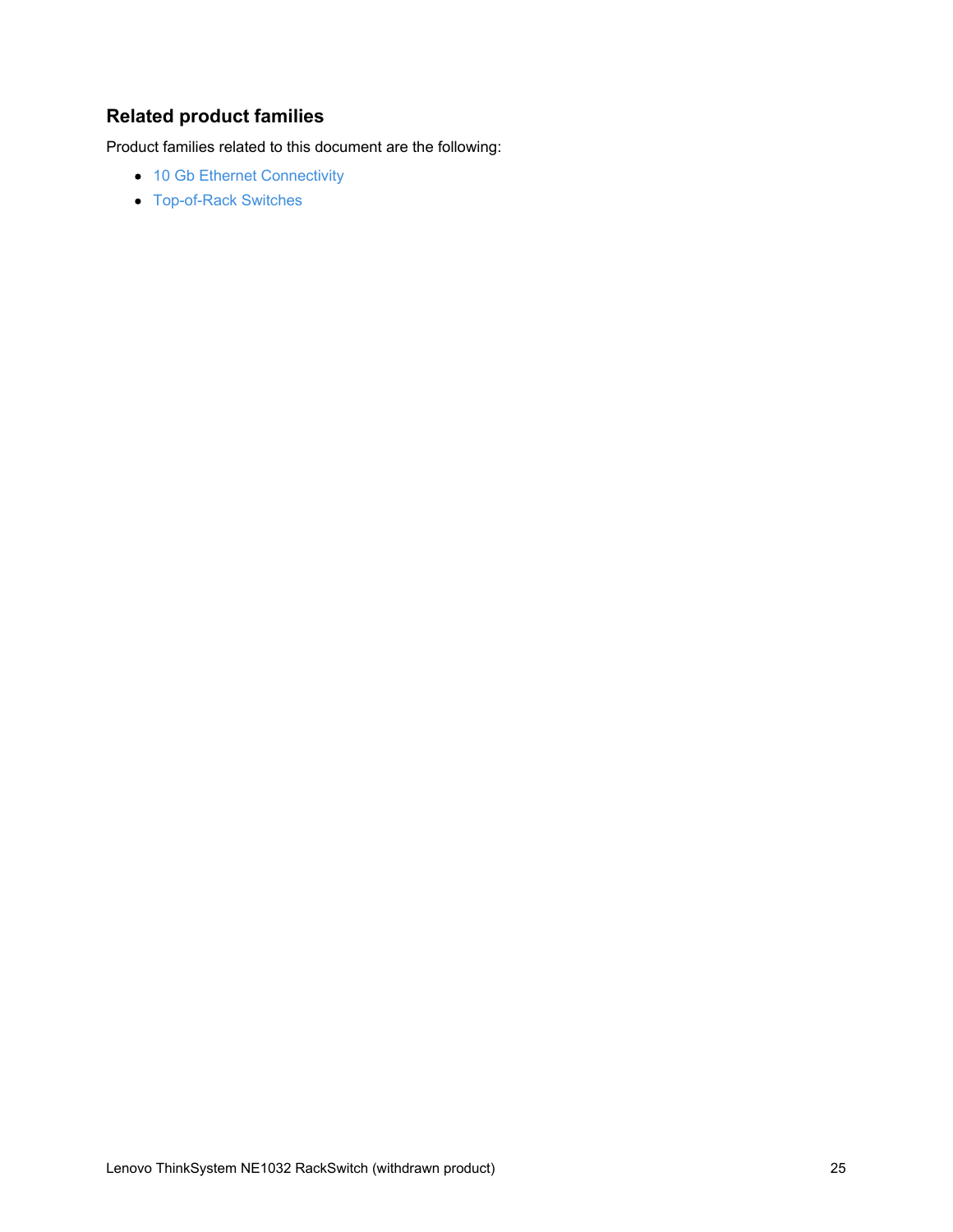#### **Notices**

Lenovo may not offer the products, services, or features discussed in this document in all countries. Consult your local Lenovo representative for information on the products and services currently available in your area. Any reference to a Lenovo product, program, or service is not intended to state or imply that only that Lenovo product, program, or service may be used. Any functionally equivalent product, program, or service that does not infringe any Lenovo intellectual property right may be used instead. However, it is the user's responsibility to evaluate and verify the operation of any other product, program, or service. Lenovo may have patents or pending patent applications covering subject matter described in this document. The furnishing of this document does not give you any license to these patents. You can send license inquiries, in writing, to:

Lenovo (United States), Inc. 8001 Development Drive Morrisville, NC 27560 U.S.A. Attention: Lenovo Director of Licensing

LENOVO PROVIDES THIS PUBLICATION "AS IS" WITHOUT WARRANTY OF ANY KIND, EITHER EXPRESS OR IMPLIED, INCLUDING, BUT NOT LIMITED TO, THE IMPLIED WARRANTIES OF NON-INFRINGEMENT, MERCHANTABILITY OR FITNESS FOR A PARTICULAR PURPOSE. Some jurisdictions do not allow disclaimer of express or implied warranties in certain transactions, therefore, this statement may not apply to you.

This information could include technical inaccuracies or typographical errors. Changes are periodically made to the information herein; these changes will be incorporated in new editions of the publication. Lenovo may make improvements and/or changes in the product(s) and/or the program(s) described in this publication at any time without notice.

The products described in this document are not intended for use in implantation or other life support applications where malfunction may result in injury or death to persons. The information contained in this document does not affect or change Lenovo product specifications or warranties. Nothing in this document shall operate as an express or implied license or indemnity under the intellectual property rights of Lenovo or third parties. All information contained in this document was obtained in specific environments and is presented as an illustration. The result obtained in other operating environments may vary. Lenovo may use or distribute any of the information you supply in any way it believes appropriate without incurring any obligation to you.

Any references in this publication to non-Lenovo Web sites are provided for convenience only and do not in any manner serve as an endorsement of those Web sites. The materials at those Web sites are not part of the materials for this Lenovo product, and use of those Web sites is at your own risk. Any performance data contained herein was determined in a controlled environment. Therefore, the result obtained in other operating environments may vary significantly. Some measurements may have been made on development-level systems and there is no guarantee that these measurements will be the same on generally available systems. Furthermore, some measurements may have been estimated through extrapolation. Actual results may vary. Users of this document should verify the applicable data for their specific environment.

#### **© Copyright Lenovo 2022. All rights reserved.**

This document, LP0605, was created or updated on February 1, 2019.

Send us your comments in one of the following ways:

- Use the online Contact us review form found at: <https://lenovopress.com/LP0605>
- Send your comments in an e-mail to: [comments@lenovopress.com](mailto:comments@lenovopress.com?subject=Feedback for LP0605)

This document is available online at <https://lenovopress.com/LP0605>.